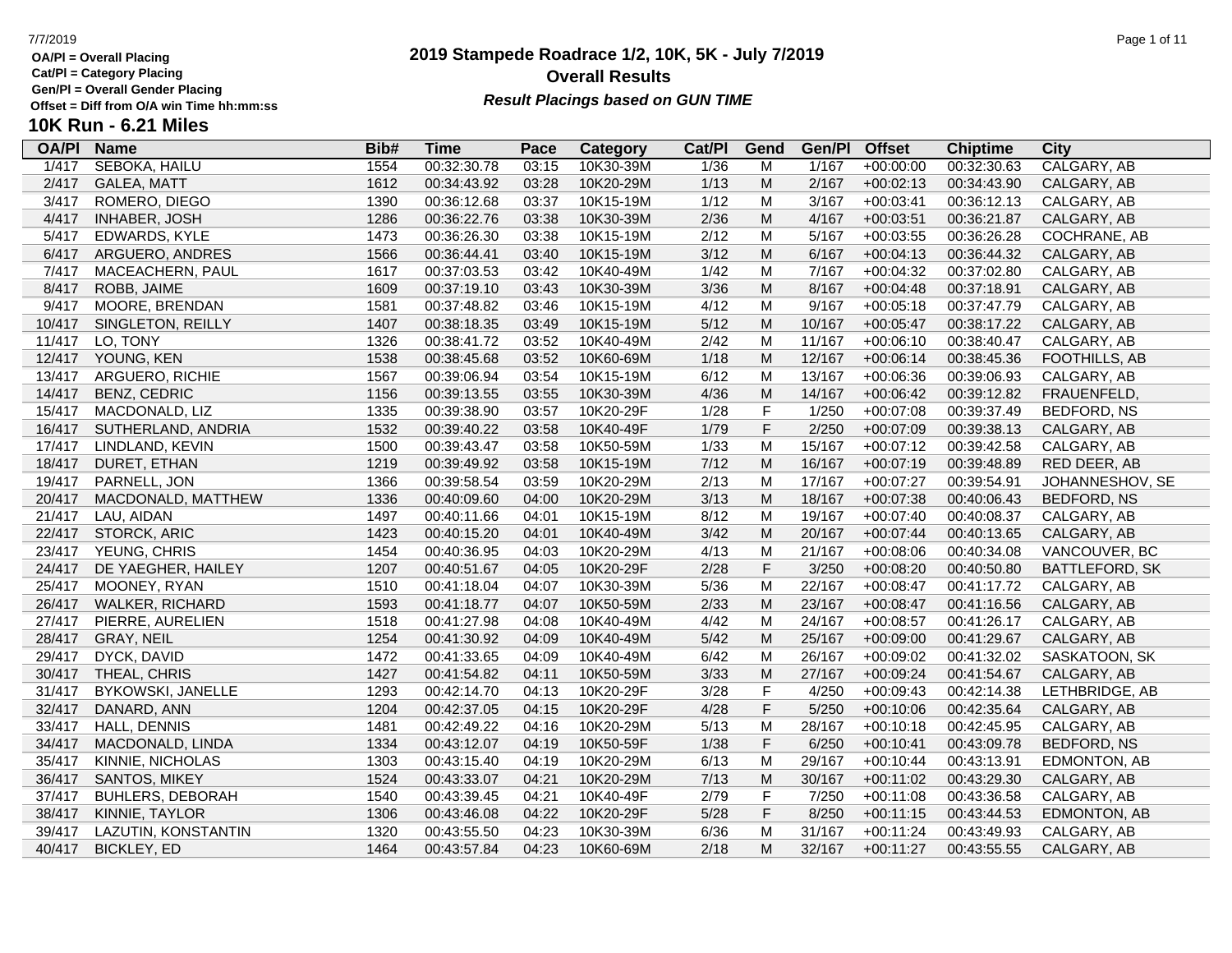**Cat/Pl = Category Placing**

**Gen/Pl = Overall Gender Placing**

# **10K Run - 6.21 Miles**

| <b>OA/PI</b> | <b>Name</b>               | Bib# | <b>Time</b> | Pace  | Category  | Cat/PI | Gend         | Gen/Pl | <b>Offset</b> | <b>Chiptime</b> | City             |
|--------------|---------------------------|------|-------------|-------|-----------|--------|--------------|--------|---------------|-----------------|------------------|
| 41/417       | WELDON, OWEN              | 1440 | 00:44:19.33 | 04:25 | 10K40-49M | 7/42   | M            | 33/167 | $+00:11:48$   | 00:44:15.26     | CALGARY, AB      |
| 42/417       | OLINEK, MICHAEL           | 1359 | 00:44:26.24 | 04:26 | 10K50-59M | 4/33   | M            | 34/167 | $+00:11:55$   | 00:44:21.32     | CALGARY, AB      |
| 43/417       | ERVIN-ARAMBARRI, AMAIA    | 1227 | 00:44:38.76 | 04:27 | 10K14&UF  | 1/6    | F            | 9/250  | $+00:12:07$   | 00:44:37.81     | CALGARY, AB      |
| 44/417       | LEGACY, LEAH              | 1322 | 00:45:01.40 | 04:30 | 10K30-39F | 1/77   | $\mathsf F$  | 10/250 | $+00:12:30$   | 00:44:56.58     | CALGARY, AB      |
| 45/417       | LAYCOCK, KENDRA           | 1624 | 00:45:17.48 | 04:31 | 10K50-59F | 2/38   | $\mathsf F$  | 11/250 | $+00:12:46$   | 00:45:14.41     | CALGARY, AB      |
| 46/417       | <b>BUTCHER, STUART</b>    | 1167 | 00:45:20.15 | 04:32 | 10K40-49M | 8/42   | M            | 35/167 | $+00:12:49$   | 00:45:11.42     | CALGARY, AB      |
| 47/417       | KNIGHT, CHARLES           | 1309 | 00:45:23.13 | 04:32 | 10K50-59M | 5/33   | M            | 36/167 | $+00:12:52$   | 00:45:22.68     | WINOOSKI, VT     |
| 48/417       | VIGNA, CARINA             | 1436 | 00:45:38.46 | 04:33 | 10K30-39F | 2/77   | $\mathsf F$  | 12/250 | $+00:13:07$   | 00:45:37.63     | CALGARY, AB      |
| 49/417       | <b>CLARKSON, BOB</b>      | 1560 | 00:45:42.84 | 04:34 | 10K50-59M | 6/33   | M            | 37/167 | $+00:13:12$   | 00:45:39.57     | CALGARY, AB      |
| 50/417       | <b>JACKSON, KRIS</b>      | 1290 | 00:45:45.21 | 04:34 | 10K30-39M | $7/36$ | M            | 38/167 | $+00:13:14$   | 00:45:41.44     | CALGARY, AB      |
| 51/417       | DALES, KAYLEE             | 1203 | 00:45:48.07 | 04:34 | 10K30-39F | 3/77   | $\mathsf F$  | 13/250 | $+00:13:17$   | 00:45:45.28     | CALGARY, AB      |
| 52/417       | GERARD, MARISA            | 1562 | 00:45:49.66 | 04:34 | 10K40-49F | 3/79   | $\mathsf F$  | 14/250 | $+00:13:18$   | 00:45:47.85     | CALGARY, AB      |
| 53/417       | KOMARNISKY, NATHAN        | 1310 | 00:46:16.38 | 04:37 | 10K30-39M | 8/36   | M            | 39/167 | $+00:13:45$   | 00:46:13.11     | SANDTON, GP      |
| 54/417       | MULLIGAN, ZITA            | 1514 | 00:46:31.97 | 04:39 | 10K50-59F | 3/38   | $\mathsf F$  | 15/250 | $+00:14:01$   | 00:46:28.80     | CALGARY, AB      |
| 55/417       | CROTEAU, MARTIN           | 1197 | 00:46:44.46 | 04:40 | 10K30-39M | 9/36   | M            | 40/167 | $+00:14:13$   | 00:46:40.69     | CALGARY, AB      |
| 56/417       | HALVORSEN, KARA           | 1618 | 00:46:45.18 | 04:40 | 10K30-39F | 4/77   | $\mathsf F$  | 16/250 | $+00:14:14$   | 00:46:37.45     | CALGARY, AB      |
| 57/417       | FUREY, COLUM              | 1243 | 00:46:54.11 | 04:41 | 10K30-39M | 10/36  | M            | 41/167 | $+00:14:23$   | 00:46:35.43     | CALGARY, AB      |
| 58/417       | <b>JULL, MARK</b>         | 1491 | 00:46:56.36 | 04:41 | 10K40-49M | 9/42   | M            | 42/167 | $+00:14:25$   | 00:46:56.36     | CALGARY, AB      |
| 59/417       | <b>WHITTALL, TRISTAN</b>  | 1444 | 00:47:05.17 | 04:42 | 10K30-39M | 11/36  | M            | 43/167 | $+00:14:34$   | 00:46:45.73     | CALGARY, AB      |
| 60/417       | PAWELCZAK, ROSARIO        | 1370 | 00:47:31.75 | 04:45 | 10K40-49F | 4/79   | $\mathsf F$  | 17/250 | $+00:15:00$   | 00:47:22.86     | CALGARY, AB      |
| 61/417       | <b>GALEANO, DIEGO</b>     | 1574 | 00:47:43.75 | 04:46 | 10K20-29M | 8/13   | M            | 44/167 | $+00:15:12$   | 00:47:41.34     | CALGARY, AB      |
| 62/417       | PANNETT, TRACY            | 1363 | 00:47:44.94 | 04:46 | 10K50-59F | 4/38   | $\mathsf F$  | 18/250 | $+00:15:14$   | 00:47:42.73     | CALGARY, AB      |
| 63/417       | STADNYK, CHARISSA         | 1420 | 00:47:46.14 | 04:46 | 10K20-29F | 6/28   | $\mathsf F$  | 19/250 | $+00:15:15$   | 00:47:42.29     | CALGARY, AB      |
| 64/417       | LOWTHER, ROBERT           | 1595 | 00:47:52.70 | 04:47 | 10K30-39M | 12/36  | M            | 45/167 | $+00:15:21$   | 00:47:51.81     | CALGARY, AB      |
| 65/417       | SAWCHYN, KRISTA           | 1398 | 00:48:14.10 | 04:49 | 10K40-49F | 5/79   | $\mathsf{F}$ | 20/250 | $+00:15:43$   | 00:48:11.45     | CALGARY, AB      |
| 66/417       | MCLEOD, SEAN              | 1508 | 00:48:27.81 | 04:50 | 10K30-39M | 13/36  | M            | 46/167 | $+00:15:57$   | 00:48:17.35     | CALGARY, AB      |
| 67/417       | MOORE, SARAH              | 1585 | 00:48:31.02 | 04:51 | 10K15-19F | 1/5    | $\mathsf F$  | 21/250 | $+00:16:00$   | 00:48:21.61     | CALGARY, AB      |
| 68/417       | MOORE, KELLY              | 1582 | 00:48:35.44 | 04:51 | 10K20-29F | 7/28   | $\mathsf F$  | 22/250 | $+00:16:04$   | 00:48:25.53     | CALGARY, AB      |
| 69/417       | LAVOIE-PIERZCHALA, ELIJAH | 1606 | 00:48:37.40 | 04:51 | 10K14&UM  | 1/9    | M            | 47/167 | $+00:16:06$   | 00:48:29.35     | MEDICINE HAT, AB |
| 70/417       | ATICI, MEHMET             | 1625 | 00:48:40.98 | 04:52 | 10K30-39M | 14/36  | M            | 48/167 | $+00:16:10$   | 00:47:59.90     | CALGARY, AB      |
| 71/417       | KINNIE, BRENT             | 1302 | 00:48:41.22 | 04:52 | 10K50-59M | 7/33   | M            | 49/167 | $+00:16:10$   | 00:48:38.93     | CALGARY, AB      |
| 72/417       | KELLER, JAMIE             | 1630 | 00:48:43.02 | 04:52 | 10K40-49M | 10/42  | M            | 50/167 | $+00:16:12$   | 00:48:23.62     | CALGARY, AB      |
| 73/417       | HARE, ETHAN               | 1267 | 00:48:59.03 | 04:53 | 10K15-19M | 9/12   | M            | 51/167 | $+00:16:28$   | 00:48:58.39     | CALGARY, AB      |
| 74/417       | LANE, KATE                | 1579 | 00:49:13.30 | 04:55 | 10K30-39F | 5/77   | $\mathsf F$  | 23/250 | $+00:16:42$   | 00:49:07.19     | OKOTOKS, AB      |
| 75/417       | WEIGEL, MICHELLE          | 1536 | 00:49:14.97 | 04:55 | 10K30-39F | 6/77   | $\mathsf F$  | 24/250 | $+00:16:44$   | 00:49:05.56     | OKOTOKS, AB      |
| 76/417       | GALLAGHER, KATHLEEN       | 1575 | 00:49:24.77 | 04:56 | 10K30-39F | 7/77   | F            | 25/250 | $+00:16:53$   | 00:49:22.36     | CALGARY, AB      |
| 77/417       | WREFORD, KELLI            | 1450 | 00:49:36.39 | 04:57 | 10K50-59F | 5/38   | $\mathsf F$  | 26/250 | $+00:17:05$   | 00:49:31.98     | CALGARY, AB      |
| 78/417       | HNATYSHYN, MELANIE        | 1487 | 00:49:37.54 | 04:57 | 10K30-39F | 8/77   | $\mathsf F$  | 27/250 | $+00:17:06$   | 00:49:33.51     | CALGARY, AB      |
| 79/417       | LAM, BRANDON              | 1495 | 00:49:39.55 | 04:57 | 10K20-29M | 9/13   | M            | 52/167 | $+00:17:08$   | 00:49:36.84     | FLIN FLON, MB    |
| 80/417       | LUDBROOK, KEVIN           | 1329 | 00:49:43.00 | 04:58 | 10K40-49M | 11/42  | M            | 53/167 | $+00:17:12$   | 00:49:27.90     | CALGARY, AB      |

## **2019 Stampede Roadrace 1/2, 10K, 5K - July 7/2019 Overall Results Result Placings based on GUN TIME**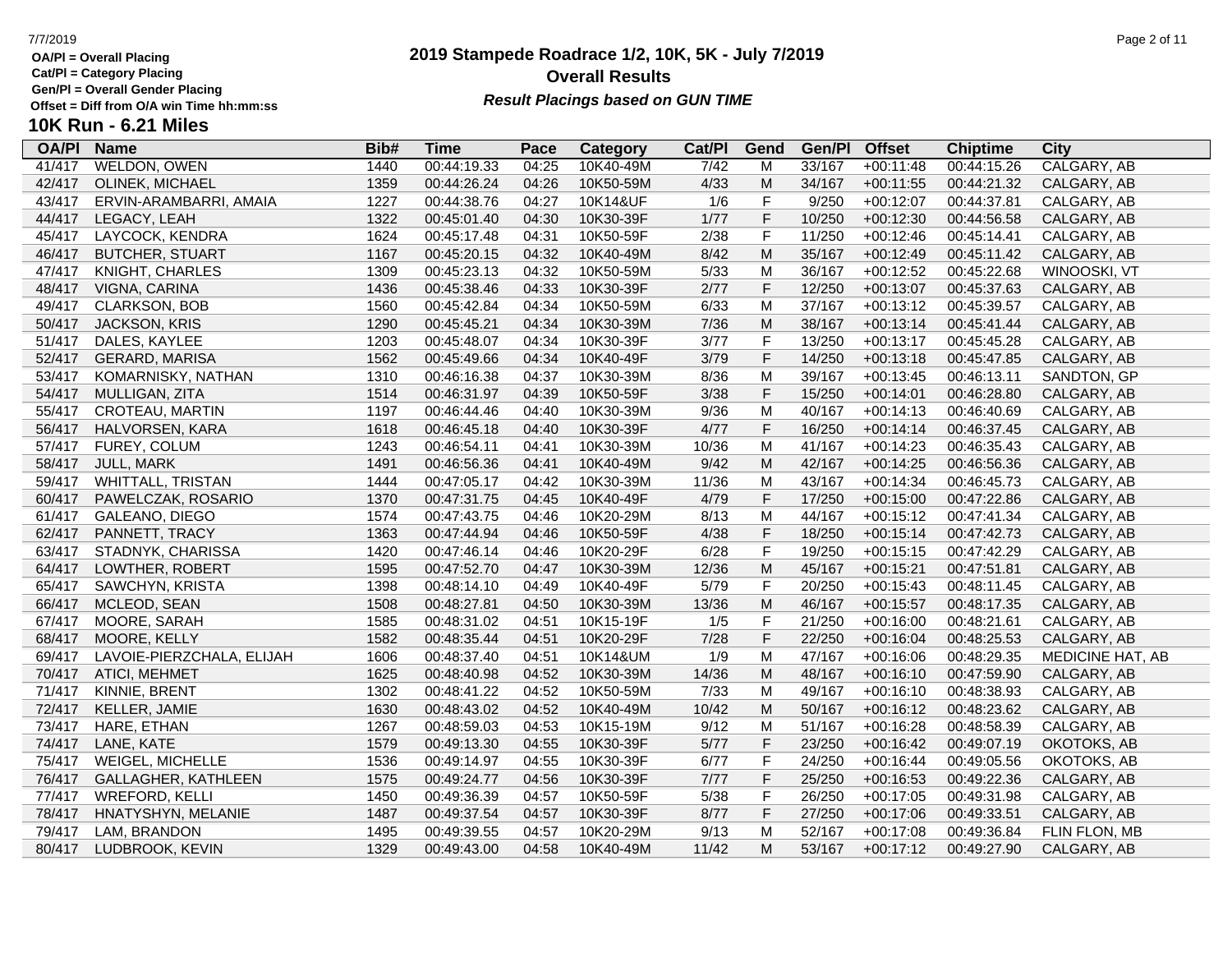**Cat/Pl = Category Placing**

**Gen/Pl = Overall Gender Placing**

### **2019 Stampede Roadrace 1/2, 10K, 5K - July 7/2019** 7/7/2019 Page 3 of 11 **Overall Results Result Placings based on GUN TIME**

| <b>OA/PI</b> | <b>Name</b>            | Bib# | <b>Time</b> | Pace  | Category  | Cat/PI | Gend                                                                                  | Gen/Pl | <b>Offset</b> | <b>Chiptime</b> | City                   |
|--------------|------------------------|------|-------------|-------|-----------|--------|---------------------------------------------------------------------------------------|--------|---------------|-----------------|------------------------|
| 81/417       | <b>KNIGHT, THOMAS</b>  | 1605 | 00:49:59.32 | 04:59 | 10K15-19M | 10/12  | M                                                                                     | 54/167 | $+00:17:28$   | 00:49:54.70     | CALGARY, AB            |
| 82/417       | LACHAPELLE, KALEY      | 1550 | 00:50:05.85 | 05:00 | 10K30-39F | 9/77   | $\mathsf F$                                                                           | 28/250 | $+00:17:35$   | 00:49:54.70     | CALGARY, AB            |
| 83/417       | WOLSEY, JENNA          | 1558 | 00:50:16.74 | 05:01 | 10K15-19F | 2/5    | $\mathsf{F}$                                                                          | 29/250 | $+00:17:45$   | 00:49:59.64     | CALGARY, AB            |
| 84/417       | <b>TUCKER, PAUL</b>    | 1615 | 00:50:28.56 | 05:02 | 10K30-39M | 15/36  | $\mathsf{M}% _{T}=\mathsf{M}_{T}\!\left( a,b\right) ,\ \mathsf{M}_{T}=\mathsf{M}_{T}$ | 55/167 | $+00:17:57$   | 00:49:53.72     | CALGARY, AB            |
| 85/417       | HUNTER, SHANTEL        | 1285 | 00:50:28.84 | 05:02 | 10K30-39F | 10/77  | $\mathsf F$                                                                           | 30/250 | $+00:17:58$   | 00:50:15.44     | CALGARY, AB            |
| 86/417       | LUNDGREN, MICHAEL      | 1616 | 00:50:31.30 | 05:03 | 10K30-39M | 16/36  | M                                                                                     | 56/167 | $+00:18:00$   | 00:50:29.21     | CALGARY, AB            |
| 87/417       | VANGILST, JIM          | 1434 | 00:50:33.24 | 05:03 | 10K60-69M | 3/18   | M                                                                                     | 57/167 | $+00:18:02$   | 00:50:27.79     | FOOTHILLS, AB          |
| 88/417       | PROULX, MATHIEU        | 1378 | 00:50:35.89 | 05:03 | 10K30-39M | 17/36  | $\mathsf{M}% _{T}=\mathsf{M}_{T}\!\left( a,b\right) ,\ \mathsf{M}_{T}=\mathsf{M}_{T}$ | 58/167 | $+00:18:05$   | 00:50:27.76     | GATINEAU, QC           |
| 89/417       | <b>EWART, PHIL</b>     | 1228 | 00:50:42.36 | 05:04 | 10K50-59M | 8/33   | M                                                                                     | 59/167 | $+00:18:11$   | 00:50:13.97     | CALGARY, AB            |
| 90/417       | BARABASH, ADAM         | 1151 | 00:50:51.05 | 05:05 | 10K40-49M | 12/42  | ${\sf M}$                                                                             | 60/167 | $+00:18:20$   | 00:50:49.56     | CALGARY, AB            |
| 91/417       | ARDOLINO, RAFFAELE     | 1144 | 00:50:53.58 | 05:05 | 10K30-39M | 18/36  | M                                                                                     | 61/167 | $+00:18:22$   | 00:50:49.45     | CALGARY, AB            |
| 92/417       | JEFFREY, TIM           | 1294 | 00:50:54.36 | 05:05 | 10K30-39M | 19/36  | ${\sf M}$                                                                             | 62/167 | $+00:18:23$   | 00:50:42.10     | CALGARY, AB            |
| 93/417       | FRERE SCHMIDT, RINKY   | 1239 | 00:50:58.22 | 05:05 | 10K50-59F | 6/38   | $\mathsf F$                                                                           | 31/250 | $+00:18:27$   | 00:50:46.60     | RED DEER, AB           |
| 94/417       | LINTOTT, CASS          | 1559 | 00:51:09.53 | 05:06 | 10K40-49M | 13/42  | ${\sf M}$                                                                             | 63/167 | $+00:18:38$   | 00:50:59.07     | CALGARY, AB            |
| 95/417       | LAVOIE, YVES           | 1614 | 00:51:09.55 | 05:06 | 10K30-39M | 20/36  | M                                                                                     | 64/167 | $+00:18:38$   | 00:50:54.52     | CALGARY, AB            |
| 96/417       | MOORE, NICK            | 1583 | 00:51:12.29 | 05:07 | 10K50-59M | 9/33   | $\mathsf{M}% _{T}=\mathsf{M}_{T}\!\left( a,b\right) ,\ \mathsf{M}_{T}=\mathsf{M}_{T}$ | 65/167 | $+00:18:41$   | 00:51:09.80     | CALGARY, AB            |
| 97/417       | MCLEOD, GEOFF          | 1506 | 00:51:18.13 | 05:07 | 10K30-39M | 21/36  | M                                                                                     | 66/167 | $+00:18:47$   | 00:51:06.98     | CALGARY, AB            |
| 98/417       | PIERRE, LUDOVIC        | 1519 | 00:51:20.43 | 05:08 | 10K30-39M | 22/36  | ${\sf M}$                                                                             | 67/167 | $+00:18:49$   | 00:51:18.14     | CALGARY, AB            |
| 99/417       | <b>HRYCOY, CRAIG</b>   | 1281 | 00:51:25.42 | 05:08 | 10K50-59M | 10/33  | M                                                                                     | 68/167 | $+00:18:54$   | 00:51:21.29     | CALGARY, AB            |
| 100/417      | MACCULLOCH, KEELY      | 1607 | 00:51:39.48 | 05:09 | 10K20-29F | 8/28   | $\mathsf F$                                                                           | 32/250 | $+00:19:08$   | 00:51:26.93     | CALGARY, AB            |
| 101/417      | HARTMAN, JO-ANN        | 1266 | 00:51:41.19 | 05:10 | 10K40-49F | 6/79   | $\mathsf F$                                                                           | 33/250 | $+00:19:10$   | 00:51:28.17     | <b>BRAGG CREEK, AB</b> |
| 102/417      | CAMPBELL, MICHAEL      | 1170 | 00:51:42.22 | 05:10 | 10K50-59M | 11/33  | ${\sf M}$                                                                             | 69/167 | $+00:19:11$   | 00:51:15.95     | CALGARY, AB            |
| 103/417      | LUU, PHILLIP           | 1501 | 00:51:50.12 | 05:11 | 10K20-29M | 10/13  | M                                                                                     | 70/167 | $+00:19:19$   | 00:51:40.34     | CALGARY, AB            |
| 104/417      | DOLAN, GARY            | 1602 | 00:51:53.24 | 05:11 | 10K30-39M | 23/36  | M                                                                                     | 71/167 | $+00:19:22$   | 00:51:19.06     | CALGARY, AB            |
| 105/417      | TELANG, KRISTIN        | 1533 | 00:52:04.40 | 05:12 | 10K40-49F | 7/79   | $\overline{F}$                                                                        | 34/250 | $+00:19:33$   | 00:51:53.04     | CALGARY, AB            |
| 106/417      | MACDONALD, LAUREN      | 1333 | 00:52:04.87 | 05:12 | 10K30-39F | 11/77  | $\mathsf F$                                                                           | 35/250 | $+00:19:34$   | 00:52:04.42     | AIRDRIE, AB            |
| 107/417      | TELANG, LISA           | 1534 | 00:52:05.85 | 05:12 | 10K40-49F | 8/79   | $\mathsf F$                                                                           | 36/250 | $+00:19:35$   | 00:51:54.00     | CALGARY, AB            |
| 108/417      | ASTUDILLO, NELL JONE   | 1568 | 00:52:15.88 | 05:13 | 10K40-49M | 14/42  | ${\sf M}$                                                                             | 72/167 | $+00:19:45$   | 00:52:14.56     | ALBERTA, AB            |
| 109/417      | NEWTON, BRANDI         | 1586 | 00:52:30.95 | 05:15 | 10K40-49F | 9/79   | $\mathsf F$                                                                           | 37/250 | $+00:20:00$   | 00:52:19.67     | CALGARY, AB            |
| 110/417      | SPENCE, CHRIS          | 1592 | 00:52:31.05 | 05:15 | 10K40-49M | 15/42  | ${\sf M}$                                                                             | 73/167 | $+00:20:00$   | 00:52:19.77     | CALGARY, AB            |
| 111/417      | MUNDT, MIRJA           | 1608 | 00:52:31.75 | 05:15 | 10K40-49F | 10/79  | $\mathsf F$                                                                           | 38/250 | $+00:20:00$   | 00:52:23.80     | <b>BRAGG CREEK, AB</b> |
| 112/417      | PATERSON, SHANE        | 1587 | 00:52:43.66 | 05:16 | 10K30-39M | 24/36  | $\mathsf{M}% _{T}=\mathsf{M}_{T}\!\left( a,b\right) ,\ \mathsf{M}_{T}=\mathsf{M}_{T}$ | 74/167 | $+00:20:12$   | 00:52:26.30     | CALGARY, AB            |
| 113/417      | <b>BRADE, KYLE</b>     | 1160 | 00:52:55.21 | 05:17 | 10K30-39M | 25/36  | M                                                                                     | 75/167 | $+00:20:24$   | 00:52:48.64     | CALGARY, AB            |
| 114/417      | <b>BRADE, JANELLE</b>  | 1159 | 00:52:56.57 | 05:17 | 10K20-29F | 9/28   | $\mathsf F$                                                                           | 39/250 | $+00:20:25$   | 00:52:50.72     | CALGARY, AB            |
| 115/417      | LAMBERT, SEAN          | 1318 | 00:52:59.45 | 05:17 | 10K40-49M | 16/42  | M                                                                                     | 76/167 | $+00:20:28$   | 00:52:46.33     | CALGARY, AB            |
| 116/417      | HALWAS, DAVID          | 1483 | 00:53:06.18 | 05:18 | 10K50-59M | 12/33  | ${\sf M}$                                                                             | 77/167 | $+00:20:35$   | 00:52:38.85     | CALGARY, AB            |
| 117/417      | DRIEDGER, HENRY        | 1217 | 00:53:06.81 | 05:18 | 10K70-79M | 1/4    | M                                                                                     | 78/167 | $+00:20:36$   | 00:53:02.19     | CALGARY, AB            |
| 118/417      | <b>GALE, CAMERON</b>   | 1476 | 00:53:12.16 | 05:19 | 10K30-39M | 26/36  | M                                                                                     | 79/167 | $+00:20:41$   | 00:53:06.65     | AIRDRIE, AB            |
| 119/417      | <b>BLAUG, CARRIE</b>   | 1598 | 00:53:13.59 | 05:19 | 10K40-49F | 11/79  | F                                                                                     | 40/250 | $+00:20:42$   | 00:53:07.18     | CALGARY, AB            |
| 120/417      | ROSSI-LINDSAY, SILVANA | 1553 | 00:53:21.42 | 05:20 | 10K50-59F | 7/38   | F                                                                                     | 41/250 | $+00:20:50$   | 00:53:09.80     | CALGARY, AB            |
|              |                        |      |             |       |           |        |                                                                                       |        |               |                 |                        |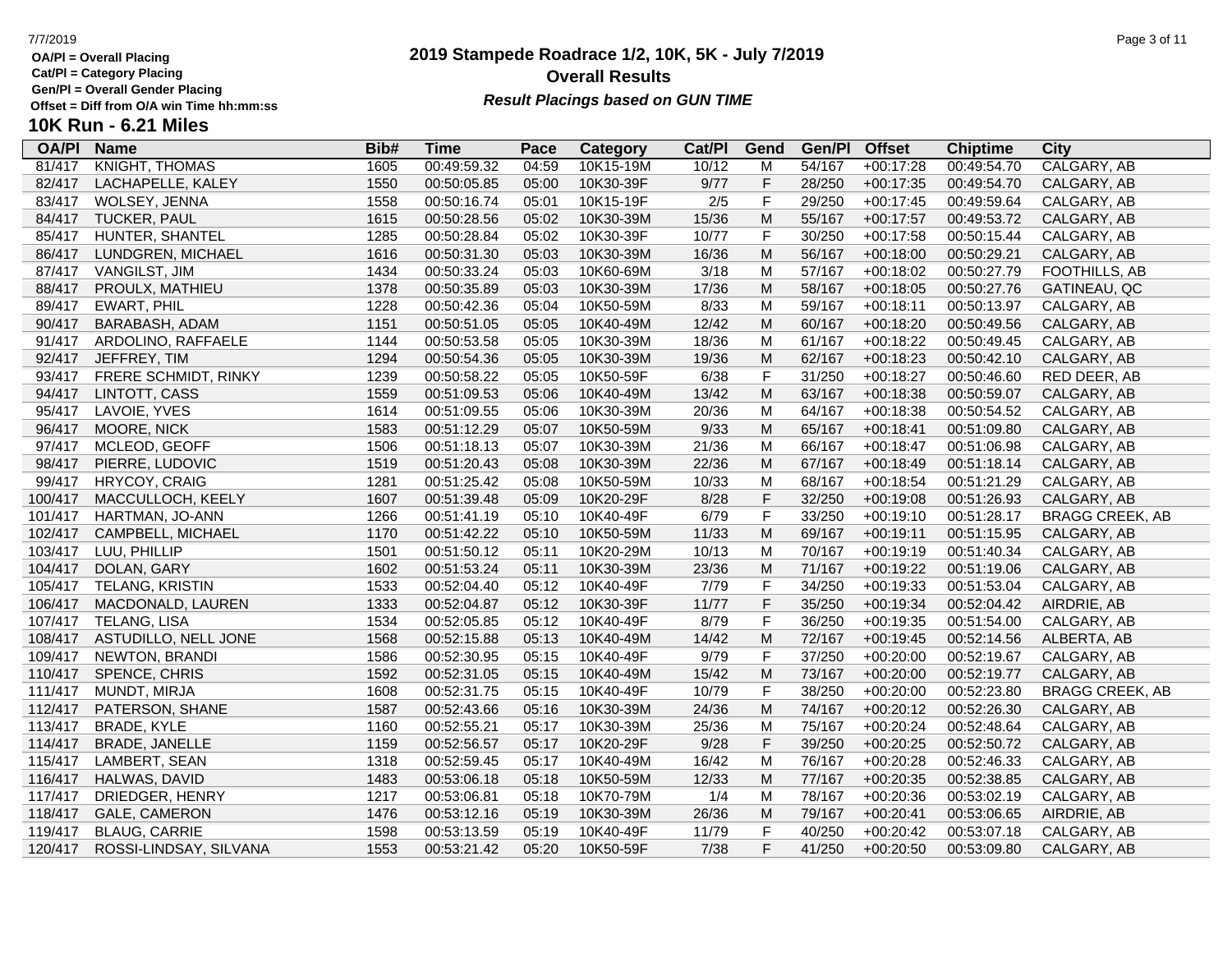**Cat/Pl = Category Placing**

**Gen/Pl = Overall Gender Placing**

## **2019 Stampede Roadrace 1/2, 10K, 5K - July 7/2019** 7/7/2019 Page 4 of 11 **Overall Results** Gen/PI = Overall Gender Placing<br>Offset = Diff from O/A win Time hh:mm:ss *Result Placings based on GUN TIME*

| <b>OA/PI</b> | <b>Name</b>             | Bib# | Time        | Pace  | Category  | Cat/PI | Gend      | Gen/Pl | <b>Offset</b> | <b>Chiptime</b> | City              |
|--------------|-------------------------|------|-------------|-------|-----------|--------|-----------|--------|---------------|-----------------|-------------------|
| 121/417      | MORSE, SUZANNE          | 1511 | 00:53:26.69 | 05:20 | 10K50-59F | 8/38   | F         | 42/250 | $+00:20:55$   | 00:53:16.03     | CALGARY, AB       |
| 122/417      | DECKART, CHRISTIAN      | 1209 | 00:53:29.62 | 05:20 | 10K40-49M | 17/42  | M         | 80/167 | $+00:20:58$   | 00:53:23.61     | CALGARY, AB       |
| 123/417      | COULTER, KATRINA        | 1195 | 00:53:49.99 | 05:23 | 10K40-49F | 12/79  | F         | 43/250 | $+00:21:19$   | 00:53:30.14     | CALGARY, AB       |
| 124/417      | HALE BOYES, KEVIN       | 1261 | 00:53:59.60 | 05:23 | 10K50-59M | 13/33  | M         | 81/167 | $+00:21:28$   | 00:53:41.34     | CALGARY, AB       |
| 125/417      | HINTHER, JENNY          | 1486 | 00:54:00.32 | 05:24 | 10K30-39F | 12/77  | F         | 44/250 | $+00:21:29$   | 00:53:54.75     | CALGARY, AB       |
| 126/417      | MOORE, DONNA            | 1352 | 00:54:01.64 | 05:24 | 10K50-59F | 9/38   | F         | 45/250 | $+00:21:30$   | 00:53:43.20     | AIRDRIE, AB       |
| 127/417      | LOMAS, MATT             | 1328 | 00:54:03.42 | 05:24 | 10K30-39M | 27/36  | M         | 82/167 | $+00:21:32$   | 00:53:53.36     | CALGARY, AB       |
| 128/417      | DEBENHAM, LEIGH         | 1208 | 00:54:08.53 | 05:24 | 10K30-39F | 13/77  | F         | 46/250 | $+00:21:37$   | 00:53:51.65     | CALGARY, AB       |
| 129/417      | RODGER, ANNE            | 1387 | 00:54:16.49 | 05:25 | 10K60-69F | 1/14   | F.        | 47/250 | $+00:21:45$   | 00:54:06.03     | CALGARY, AB       |
| 130/417      | CHAMBERS, ADRIAN        | 1179 | 00:54:17.95 | 05:25 | 10K50-59M | 14/33  | ${\sf M}$ | 83/167 | $+00:21:47$   | 00:53:59.41     | COCHRANE, AB      |
| 131/417      | <b>KENEY, TOM</b>       | 1492 | 00:54:21.34 | 05:26 | 10K40-49M | 18/42  | M         | 84/167 | $+00:21:50$   | 00:53:41.95     | HOUSTON, TX       |
| 132/417      | HAWKINS, TRAVIS         | 1269 | 00:54:27.32 | 05:26 | 10K30-39M | 28/36  | M         | 85/167 | $+00:21:56$   | 00:54:23.25     | CALGARY, AB       |
| 133/417      | ROMANO, ALBERTO         | 1388 | 00:54:36.62 | 05:27 | 10K50-59M | 15/33  | M         | 86/167 | $+00:22:05$   | 00:54:21.52     | CALGARY, AB       |
| 134/417      | <b>KEELING, JAMES</b>   | 1300 | 00:54:42.18 | 05:28 | 10K60-69M | 4/18   | ${\sf M}$ | 87/167 | $+00:22:11$   | 00:54:16.15     | CALGARY, AB       |
| 135/417      | BIRD, ALEXANDRA         | 1465 | 00:54:44.22 | 05:28 | 10K14&UF  | 2/6    | F         | 48/250 | $+00:22:13$   | 00:54:37.93     | CALGARY, AB       |
| 136/417      | <b>BIRD, NICOLETTE</b>  | 1466 | 00:54:44.38 | 05:28 | 10K14&UF  | 3/6    | F         | 49/250 | $+00:22:13$   | 00:54:37.57     | CALGARY, AB       |
| 137/417      | LEAMY, PATRICK          | 1321 | 00:54:47.92 | 05:28 | 10K40-49M | 19/42  | M         | 88/167 | $+00:22:17$   | 00:54:33.55     | CALGARY, AB       |
| 138/417      | MOORE, RANDY            | 1584 | 00:54:51.43 | 05:29 | 10K60-69M | $5/18$ | M         | 89/167 | $+00:22:20$   | 00:54:24.60     | CALGARY, AB       |
| 139/417      | BELLAVANCE, AURELIE     | 1463 | 00:54:56.63 | 05:29 | 10K30-39F | 14/77  | F         | 50/250 | $+00:22:25$   | 00:54:51.60     | CALGARY, AB       |
| 140/417      | MCINNES, BRENDA         | 1504 | 00:54:57.60 | 05:29 | 10K40-49F | 13/79  | F         | 51/250 | $+00:22:26$   | 00:54:52.68     | CALGARY, AB       |
| 141/417      | MCLEOD, RICK            | 1507 | 00:55:08.21 | 05:30 | 10K60-69M | 6/18   | M         | 90/167 | $+00:22:37$   | 00:54:57.12     | CALGARY, AB       |
| 142/417      | MCTAVISH, BILL          | 1509 | 00:55:09.01 | 05:30 | 10K50-59M | 16/33  | M         | 91/167 | $+00:22:38$   | 00:54:53.36     | CALGARY, AB       |
| 143/417      | NICKOLAU, NICK          | 1357 | 00:55:11.21 | 05:31 | 10K60-69M | 7/18   | M         | 92/167 | $+00:22:40$   | 00:54:55.13     | CALGARY, AB       |
| 144/417      | AGARWAL, GOUTAM         | 1140 | 00:55:19.48 | 05:31 | 10K30-39M | 29/36  | M         | 93/167 | $+00:22:48$   | 00:55:16.89     | CALGARY, AB       |
| 145/417      | MCINNES, JOHN           | 1505 | 00:55:19.53 | 05:31 | 10K50-59M | 17/33  | M         | 94/167 | $+00:22:48$   | 00:55:14.71     | CALGARY, AB       |
| 146/417      | CHRISTENSEN, JENNIFER   | 1183 | 00:55:26.02 | 05:32 | 10K20-29F | 10/28  | F         | 52/250 | $+00:22:55$   | 00:55:10.57     | CALGARY, AB       |
| 147/417      | <b>BAKER, CASSIDY</b>   | 1148 | 00:55:36.08 | 05:33 | 10K20-29F | 11/28  | F         | 53/250 | $+00:23:05$   | 00:55:21.22     | CALGARY, AB       |
| 148/417      | GIGNAC, GUYLAINE        | 1478 | 00:55:40.30 | 05:34 | 10K60-69F | 2/14   | F         | 54/250 | $+00:23:09$   | 00:55:34.18     | CANMORE, AB       |
| 149/417      | <b>OVEREND, BILL</b>    | 1362 | 00:55:41.56 | 05:34 | 10K50-59M | 18/33  | M         | 95/167 | $+00:23:10$   | 00:55:24.00     | CALGARY, AB       |
| 150/417      | <b>FALLEN, LORI</b>     | 1231 | 00:55:42.17 | 05:34 | 10K40-49F | 14/79  | F         | 55/250 | $+00:23:11$   | 00:55:35.02     | CALGARY, AB       |
| 151/417      | ELMER, FRANZISKA        | 1225 | 00:55:48.08 | 05:34 | 10K30-39F | 15/77  | F         | 56/250 | $+00:23:17$   | 00:55:34.78     | LACHEN,           |
| 152/417      | CLARK, LARRY            | 1469 | 00:55:49.46 | 05:34 | 10K60-69M | 8/18   | ${\sf M}$ | 96/167 | $+00:23:18$   | 00:55:43.11     | OKOTOKS, AB       |
| 153/417      | VAN SPANKEREN, ASHLEY   | 1433 | 00:55:51.38 | 05:35 | 10K20-29F | 12/28  | F         | 57/250 | $+00:23:20$   | 00:55:11.79     | CALGARY, AB       |
| 154/417      | PATCHETT, CHRISTOPHER   | 1552 | 00:55:51.66 | 05:35 | 10K40-49M | 20/42  | M         | 97/167 | $+00:23:20$   | 00:55:36.64     | SITTINGBOURNE, KE |
| 155/417      | HOPKINS, SCOTT          | 1489 | 00:55:56.49 | 05:35 | 10K40-49M | 21/42  | M         | 98/167 | $+00:23:25$   | 00:55:43.87     | LIVELY, ON        |
| 156/417      | SMITH, NICOLA           | 1412 | 00:55:58.55 | 05:35 | 10K40-49F | 15/79  | F         | 58/250 | $+00:23:27$   | 00:55:38.70     | CALGARY, AB       |
| 157/417      | COHEN, ROB              | 1187 | 00:56:01.04 | 05:36 | 10K40-49M | 22/42  | M         | 99/167 | $+00:23:30$   | 00:55:46.85     | CALGARY, AB       |
| 158/417      | ZACHARIAS, NICOLE       | 1455 | 00:56:04.51 | 05:36 | 10K40-49F | 16/79  | F         | 59/250 | $+00:23:33$   | 00:55:43.80     | CALGARY, AB       |
| 159/417      | <b>HARRISON, NICOLE</b> | 1549 | 00:56:08.09 | 05:36 | 10K30-39F | 16/77  | F.        | 60/250 | $+00:23:37$   | 00:55:51.76     | CALGARY, AB       |
| 160/417      | CORSALE, EMILY          | 1194 | 00:56:13.81 | 05:37 | 10K30-39F | 17/77  | F         | 61/250 | $+00:23:43$   | 00:55:52.84     | SASKATOON, SK     |
|              |                         |      |             |       |           |        |           |        |               |                 |                   |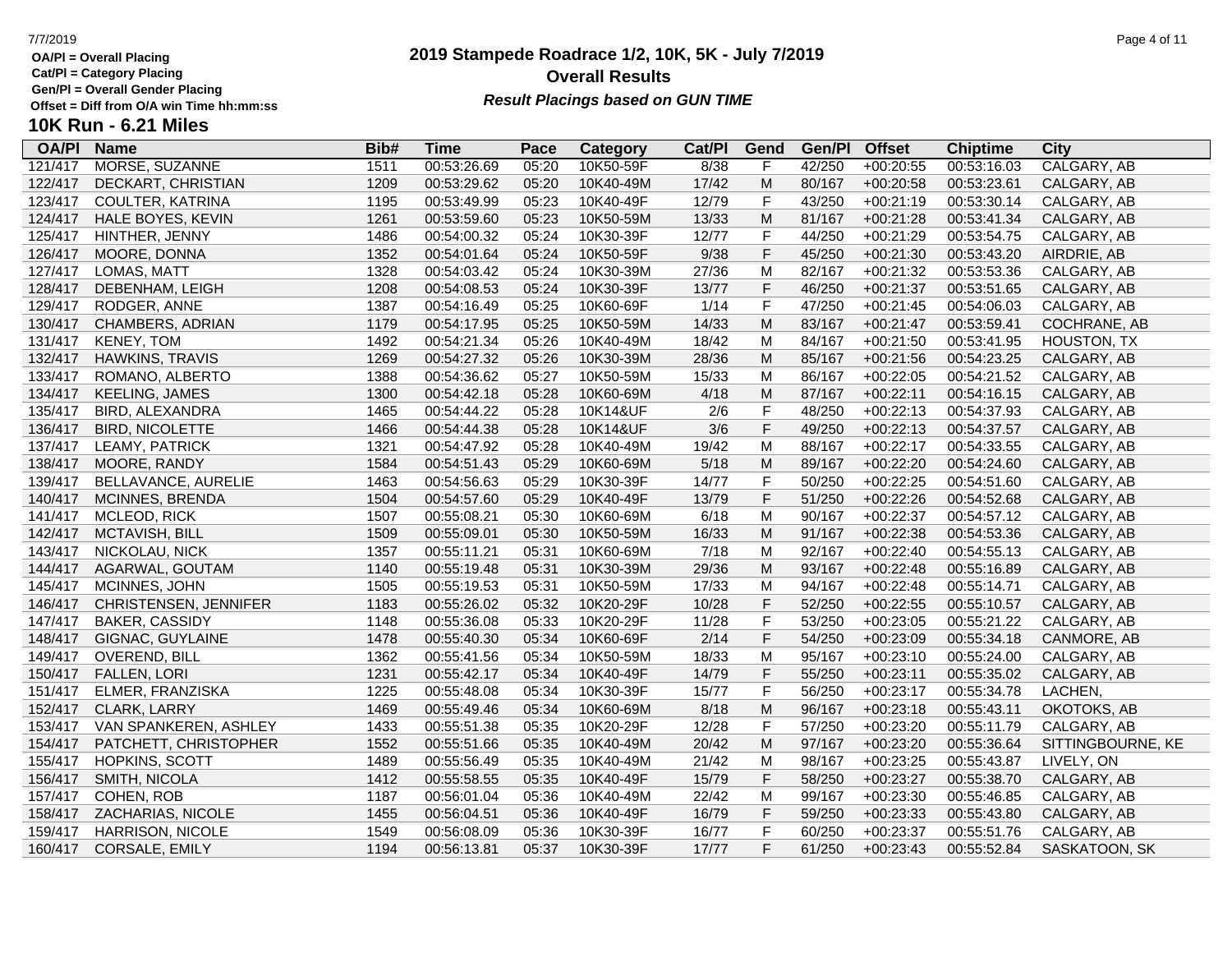**Cat/Pl = Category Placing**

**Gen/Pl = Overall Gender Placing**

### **2019 Stampede Roadrace 1/2, 10K, 5K - July 7/2019** 7/7/2019 Page 5 of 11 **Overall Results Result Placings based on GUN TIME**

| <b>OA/PI</b> | <b>Name</b>                   | Bib# | Time        | Pace  | Category  | Cat/PI | Gend           | Gen/Pl  | <b>Offset</b> | <b>Chiptime</b> | City         |
|--------------|-------------------------------|------|-------------|-------|-----------|--------|----------------|---------|---------------|-----------------|--------------|
| 161/417      | SMITH, KEVIN                  | 1528 | 00:56:18.15 | 05:37 | 10K60-69M | 9/18   | м              | 100/167 | $+00:23:47$   | 00:56:11.46     | CALGARY, AB  |
| 162/417      | PARNELL, PETER                | 1516 | 00:56:18.73 | 05:37 | 10K50-59M | 19/33  | M              | 101/167 | $+00:23:47$   | 00:56:10.60     | COCHRANE, AB |
| 163/417      | CARDER, SHAWN                 | 1172 | 00:56:20.07 | 05:38 | 10K40-49M | 23/42  | M              | 102/167 | $+00:23:49$   | 00:55:53.10     | CALGARY, AB  |
| 164/417      | LOMAS, ANNA                   | 1327 | 00:56:20.40 | 05:38 | 10K30-39F | 18/77  | $\mathsf F$    | 62/250  | $+00:23:49$   | 00:56:09.94     | CALGARY, AB  |
| 165/417      | ROQUETTE, GERARD              | 1392 | 00:56:24.19 | 05:38 | 10K60-69M | 10/18  | M              | 103/167 | $+00:23:53$   | 00:56:17.30     | CALGARY, AB  |
| 166/417      | PELAT, IAN                    | 1371 | 00:56:34.48 | 05:39 | 10K20-29M | 11/13  | M              | 104/167 | $+00:24:03$   | 00:56:25.97     | CALGARY, AB  |
| 167/417      | ELLIOTT, JUDITH               | 1224 | 00:56:42.62 | 05:40 | 10K60-69F | 3/14   | $\mathsf{F}$   | 63/250  | $+00:24:11$   | 00:56:28.32     | CALGARY, AB  |
| 168/417      | <b>MARTIN, SARAH</b>          | 1626 | 00:56:45.71 | 05:40 | 10K30-39F | 19/77  | $\mathsf F$    | 64/250  | $+00:24:14$   | 00:56:42.44     | CALGARY, AB  |
| 169/417      | <b>BREAU, CYNTHIA</b>         | 1163 | 00:56:47.96 | 05:40 | 10K40-49F | 17/79  | $\mathsf F$    | 65/250  | $+00:24:17$   | 00:56:31.62     | CALGARY, AB  |
| 170/417      | MURPHY, AMANDA                | 1355 | 00:56:48.01 | 05:40 | 10K40-49F | 18/79  | $\mathsf F$    | 66/250  | $+00:24:17$   | 00:56:32.19     | CALGARY, AB  |
| 171/417      | MORGAN, DAYNA                 | 1353 | 00:56:51.66 | 05:41 | 10K30-39F | 20/77  | F              | 67/250  | $+00:24:20$   | 00:56:35.22     | CALGARY, AB  |
| 172/417      | MORRISH, ALICIA               | 1354 | 00:56:56.17 | 05:41 | 10K40-49F | 19/79  | F              | 68/250  | $+00:24:25$   | 00:56:31.76     | CALGARY, AB  |
| 173/417      | HANTZSCH, PATRICIA            | 1264 | 00:57:00.74 | 05:42 | 10K60-69F | 4/14   | $\overline{F}$ | 69/250  | +00:24:29     | 00:56:47.76     | CALGARY, AB  |
| 174/417      | RITCHOT, KATHLEEN             | 1522 | 00:57:09.76 | 05:42 | 10K50-59F | 10/38  | $\mathsf F$    | 70/250  | $+00:24:38$   | 00:56:52.18     | AIRDRIE, AB  |
| 175/417      | EHRENZELLER, TINA             | 1223 | 00:57:16.70 | 05:43 | 10K30-39F | 21/77  | $\mathsf{F}$   | 71/250  | $+00:24:45$   | 00:57:03.32     | BUCHS,       |
| 176/417      | ZDUNICH-HUBER, TERESA         | 1621 | 00:57:26.99 | 05:44 | 10K50-59F | 11/38  | $\mathsf F$    | 72/250  | $+00:24:56$   | 00:57:07.59     | CALGARY, AB  |
| 177/417      | LAURA, MELISSA                | 1498 | 00:57:32.33 | 05:45 | 10K30-39F | 22/77  | $\mathsf F$    | 73/250  | $+00:25:01$   | 00:57:11.94     | CALGARY, AB  |
| 178/417      | MARTIN, SCOTT                 | 1503 | 00:57:34.00 | 05:45 | 10K40-49M | 24/42  | ${\sf M}$      | 105/167 | $+00:25:03$   | 00:57:26.63     | CALGARY, AB  |
| 179/417      | KINNIE, SUSAN                 | 1305 | 00:57:40.28 | 05:46 | 10K50-59F | 12/38  | $\mathsf{F}$   | 74/250  | $+00:25:09$   | 00:57:37.69     | CALGARY, AB  |
| 180/417      | CULLIMORE, JENN               | 1199 | 00:57:46.91 | 05:46 | 10K40-49F | 20/79  | $\mathsf F$    | 75/250  | $+00:25:16$   | 00:57:40.62     | CALGARY, AB  |
| 181/417      | <b>JACKSON, AIMEE</b>         | 1289 | 00:57:47.36 | 05:46 | 10K30-39F | 23/77  | $\mathsf F$    | 76/250  | $+00:25:16$   | 00:57:36.70     | CALGARY, AB  |
| 182/417      | SKOV, BONNIE                  | 1408 | 00:57:50.97 | 05:47 | 10K70-79F | 1/2    | $\mathsf F$    | 77/250  | $+00:25:20$   | 00:57:43.42     | CALGARY, AB  |
| 183/417      | RANDHAWA, HARMAN              | 1589 | 00:57:58.73 | 05:47 | 10K30-39F | 24/77  | $\mathsf{F}$   | 78/250  | $+00:25:27$   | 00:57:49.72     | CALGARY, AB  |
| 184/417      | <b>CLARKE, ROB</b>            | 1186 | 00:58:10.91 | 05:49 | 10K40-49M | 25/42  | ${\sf M}$      | 106/167 | $+00:25:40$   | 00:57:56.42     | CALGARY, AB  |
| 185/417      | SMITH, NICOLE                 | 1611 | 00:58:16.19 | 05:49 | 10K40-49F | 21/79  | $\mathsf{F}$   | 79/250  | $+00:25:45$   | 00:58:08.06     | CALGARY, AB  |
| 186/417      | LANDRY, RUSSELL               | 1496 | 00:58:17.64 | 05:49 | 10K30-39M | 30/36  | ${\sf M}$      | 107/167 | $+00:25:46$   | 00:58:04.44     | CALGARY, AB  |
| 187/417      | WOODWORTH, LINDSAY            | 1537 | 00:58:17.71 | 05:49 | 10K40-49F | 22/79  | $\mathsf F$    | 80/250  | $+00:25:46$   | 00:58:04.73     | CALGARY, AB  |
| 188/417      | HRYCOY, JOSEPH                | 1282 | 00:58:28.21 | 05:50 | 10K15-19M | 11/12  | M              | 108/167 | $+00:25:57$   | 00:58:24.08     | CALGARY, AB  |
| 189/417      | RAISANEN, ANU                 | 1588 | 00:58:37.75 | 05:51 | 10K30-39F | 25/77  | $\mathsf F$    | 81/250  | $+00:26:06$   | 00:58:27.97     | CALGARY, AB  |
| 190/417      | <b>BAGNALL, STEPHEN</b>       | 1147 | 00:58:39.08 | 05:51 | 10K30-39M | 31/36  | M              | 109/167 | $+00:26:08$   | 00:57:58.80     | CALGARY, AB  |
| 191/417      | <b>GREWAL, PARAMJIT SINGH</b> | 1255 | 00:58:50.16 | 05:53 | 10K60-69M | 11/18  | M              | 110/167 | $+00:26:19$   | 00:58:44.77     | CALGARY, AB  |
| 192/417      | ST-LOUIS, "J-C"               | 1530 | 00:58:54.12 | 05:53 | 10K60-69M | 12/18  | ${\sf M}$      | 111/167 | $+00:26:23$   | 00:58:22.92     | CALGARY, AB  |
| 193/417      | <b>SCHMIDT, NORM</b>          | 1400 | 00:58:56.07 | 05:53 | 10K50-59M | 20/33  | M              | 112/167 | $+00:26:25$   | 00:58:43.35     | RED DEER, AB |
| 194/417      | MARSON, LINA                  | 1339 | 00:58:59.49 | 05:53 | 10K60-69F | $5/14$ | $\mathsf F$    | 82/250  | $+00:26:28$   | 00:58:40.05     | CALGARY, AB  |
| 195/417      | AVERY, ANGELA                 | 1462 | 00:59:08.89 | 05:54 | 10K40-49F | 23/79  | $\mathsf F$    | 83/250  | $+00:26:38$   | 00:58:56.77     | CALGARY, AB  |
| 196/417      | <b>SCHATZ, JENNIFER</b>       | 1610 | 00:59:12.10 | 05:55 | 10K30-39F | 26/77  | $\mathsf F$    | 84/250  | $+00:26:41$   | 00:58:52.70     | CALGARY, AB  |
| 197/417      | TSANG, BRIAN                  | 1431 | 00:59:12.22 | 05:55 | 10K40-49M | 26/42  | M              | 113/167 | $+00:26:41$   | 00:59:04.91     | CALGARY, AB  |
| 198/417      | KEMPER, CHRIS                 | 1578 | 00:59:12.78 | 05:55 | 10K40-49M | 27/42  | M              | 114/167 | $+00:26:42$   | 00:59:06.03     | CALGARY, AB  |
| 199/417      | ALLEN, KRISTAL                | 1141 | 00:59:25.60 | 05:56 | 10K40-49F | 24/79  | $\mathsf F$    | 85/250  | $+00:26:54$   | 00:59:08.72     | CALGARY, AB  |
| 200/417      | <b>FAIRBOURN, LILLIAN</b>     | 1229 | 00:59:26.60 | 05:56 | 10K60-69F | 6/14   | F              | 86/250  | $+00:26:55$   | 00:59:21.60     | CALGARY, AB  |
|              |                               |      |             |       |           |        |                |         |               |                 |              |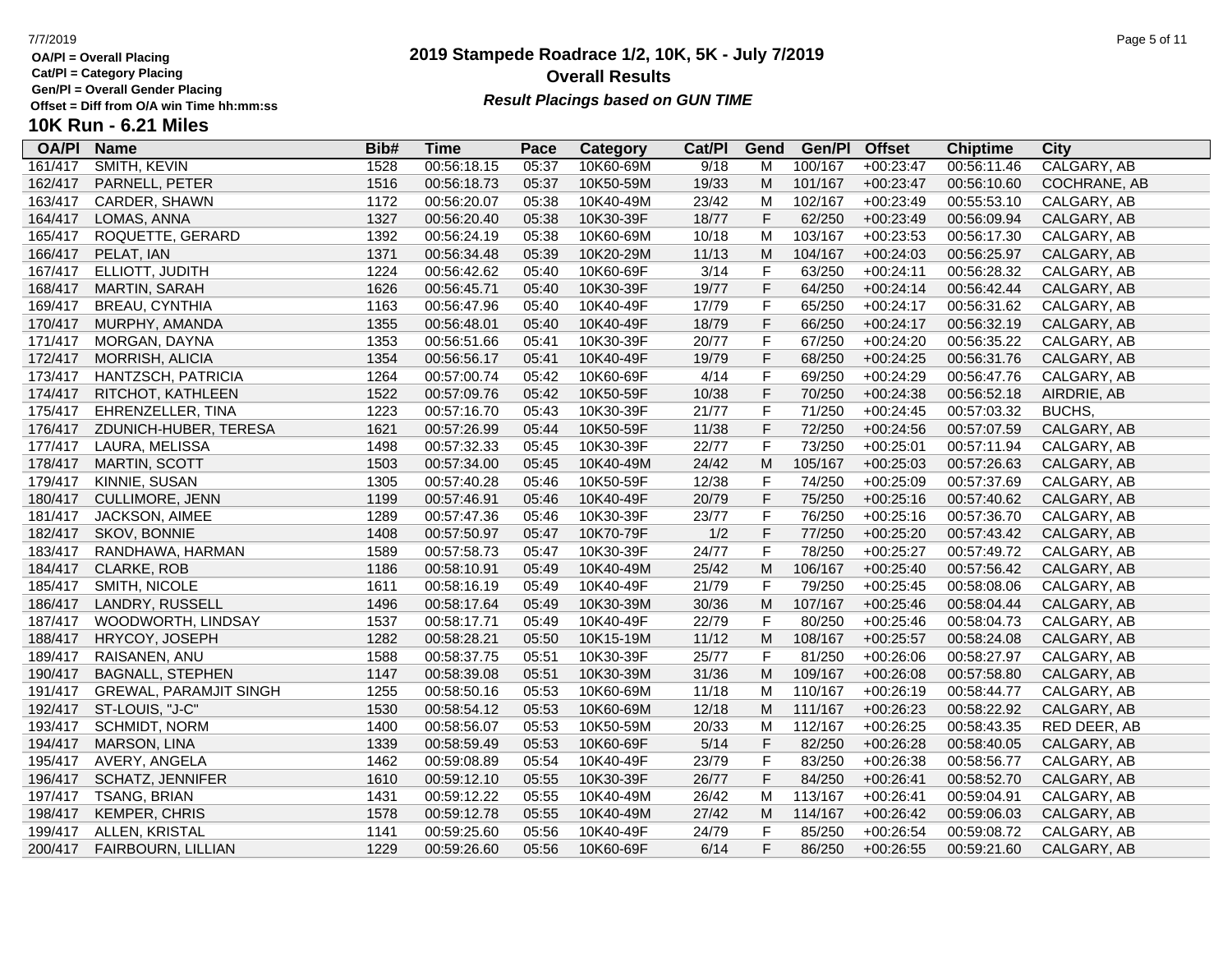**Cat/Pl = Category Placing**

**Gen/Pl = Overall Gender Placing**

**10K Run - 6.21 Miles**

### **2019 Stampede Roadrace 1/2, 10K, 5K - July 7/2019** 7/7/2019 Page 6 of 11 **Overall Results Result Placings based on GUN TIME**

201/417 CARLISLE, LAURA 1173 00:59:40.31 05:58 10K50-59F 13/38 F 87/250 +00:27:09 00:59:21.95 CALGARY, AB 202/417 BAKER, THERESA 1149 00:59:40.39 05:58 10K50-59F 14/38 F 88/250 +00:27:09 00:59:21.37 CALGARY, AB

**Pace Category Cat/PI Gend Gen/PI Offset Chiptime City**<br>05:58 10K50-59F 13/38 F 87/250 +00:27:09 00:59:21.95 CALGARY, AB

| 203/417 | STRONG, EVAN            | 1531 | 00:59:46.55 | 05:58 | 10K50-59M | 21/33  | м  | 115/167 | $+00:27:15$ | 00:59:34.61 | CALGARY, AB            |
|---------|-------------------------|------|-------------|-------|-----------|--------|----|---------|-------------|-------------|------------------------|
| 204/417 | KOWALISHEN, DORRIE      | 1314 | 00:59:47.13 | 05:58 | 10K40-49F | 25/79  | F. | 89/250  | $+00:27:16$ | 00:59:35.39 | CALGARY, AB            |
| 205/417 | BERES, ANDREA           | 1597 | 00:59:48.73 | 05:58 | 10K50-59F | 15/38  | F. | 90/250  | $+00:27:17$ | 00:58:56.74 | CALGARY, AB            |
| 206/417 | RICHARD, BREANNA        | 1521 | 00:59:51.21 | 05:59 | 10K30-39F | 27/77  | F. | 91/250  | $+00:27:20$ | 00:59:48.14 | CALGARY, AB            |
| 207/417 | <b>KRYGIER, CORY</b>    | 1315 | 00:59:56.60 | 05:59 | 10K40-49M | 28/42  | м  | 116/167 | $+00:27:25$ | 00:59:41.44 | CALGARY, AB            |
| 208/417 | YEE, SUSAN              | 1452 | 00:59:57.26 | 05:59 | 10K50-59F | 16/38  | F. | 92/250  | $+00:27:26$ | 00:59:28.13 | CALGARY, AB            |
| 209/417 | <b>KENNEDY, BRADLEY</b> | 1620 | 00:59:59.58 | 05:59 | 10K40-49M | 29/42  | м  | 117/167 | +00:27:28   | 00:59:38.09 | CALGARY, AB            |
| 210/417 | <b>INNES, CHRISTIE</b>  | 1287 | 01:00:02.53 | 06:00 | 10K40-49F | 26/79  | F. | 93/250  | $+00:27:31$ | 00:59:41.12 | CALGARY, AB            |
| 211/417 | HAWRYSCHUK, GINA        | 1484 | 01:00:27.70 | 06:02 | 10K40-49F | 27/79  | F. | 94/250  | +00:27:56   | 01:00:05.83 | CALGARY, AB            |
| 212/417 | CAUFIELD, AMY           | 1177 | 01:00:27.77 | 06:02 | 10K20-29F | 13/28  | F. | 95/250  | $+00:27:56$ | 01:00:20.12 | CALGARY, AB            |
| 213/417 | PATERSON, LYNDSEY       | 1369 | 01:00:30.33 | 06:03 | 10K30-39F | 28/77  | F. | 96/250  | $+00:27:59$ | 01:00:06.32 | CALGARY, AB            |
| 214/417 | BARRY, JAY              | 1152 | 01:00:37.01 | 06:03 | 10K20-29M | 12/13  | м  | 118/167 | $+00:28:06$ | 01:00:25.47 | <b>BAKER LAKE, NU</b>  |
| 215/417 | TULLOCH, CHRISTINE      | 1432 | 01:00:43.99 | 06:04 | 10K40-49F | 28/79  | F. | 97/250  | $+00:28:13$ | 01:00:14.80 | HUNTSVILLE, ON         |
| 216/417 | <b>WILSON, JANAY</b>    | 1631 | 01:00:47.60 | 06:04 | 10K30-39F | 29/77  | F  | 98/250  | $+00:28:16$ | 01:00:37.69 | CALGARY, AB            |
| 217/417 | REEVES, SAVANAH         | 1381 | 01:00:52.47 | 06:05 | 10K30-39F | 30/77  | F. | 99/250  | $+00:28:21$ | 01:00:30.02 | <b>CROSS PLAINS, 7</b> |
| 218/417 | <b>BARRY, KELLY</b>     | 1153 | 01:00:53.53 | 06:05 | 10K50-59F | 17/38  |    | 100/250 | $+00:28:22$ | 01:00:41.79 | <b>EDMONTON, AB</b>    |
| 219/417 | SINGLETON, GRACIE       | 1405 | 01:01:06.37 | 06:06 | 10K15-19F | 3/5    |    | 101/250 | $+00:28:35$ | 01:00:52.89 | CALGARY, AB            |
| 220/417 | ZENITH, AMBER           | 1456 | 01:01:11.08 | 06:07 | 10K40-49F | 29/79  | F. | 102/250 | $+00:28:40$ | 01:01:02.43 | CALGARY, AB            |
| 221/417 | HUSKA, CATHY            | 1604 | 01:01:16.90 | 06:07 | 10K40-49F | 30/79  | F. | 103/250 | +00:28:46   | 01:00:59.04 | CALGARY, AB            |
| 222/417 | SMYRL, LISA             | 1413 | 01:01:31.24 | 06:09 | 10K40-49F | 31/79  | F. | 104/250 | $+00:29:00$ | 01:01:07.11 | CALGARY, AB            |
|         |                         |      |             |       |           | $\sim$ |    |         |             |             |                        |

**OA/Pl Name Bib# Time Category Cat/Pl Gen/Pl**

| 216/417 | <u>VVILSUN, JANAY</u>    | 1631 | 01.00.47.60 | <b>00:04</b> | 10K30-39F | 29/77 | F. | 98/250  | <b>+</b> 00.28.16 | 01:00:37.69 | <b>CALGARY, AB</b>      |
|---------|--------------------------|------|-------------|--------------|-----------|-------|----|---------|-------------------|-------------|-------------------------|
| 217/417 | REEVES, SAVANAH          | 1381 | 01:00:52.47 | 06:05        | 10K30-39F | 30/77 | F. | 99/250  | $+00:28:21$       | 01:00:30.02 | <b>CROSS PLAINS, TX</b> |
| 218/417 | BARRY, KELLY             | 1153 | 01:00:53.53 | 06:05        | 10K50-59F | 17/38 | F  | 100/250 | $+00:28:22$       | 01:00:41.79 | EDMONTON, AB            |
| 219/417 | SINGLETON, GRACIE        | 1405 | 01:01:06.37 | 06:06        | 10K15-19F | 3/5   | F. | 101/250 | $+00:28:35$       | 01:00:52.89 | CALGARY, AB             |
| 220/417 | ZENITH, AMBER            | 1456 | 01:01:11.08 | 06:07        | 10K40-49F | 29/79 | F  | 102/250 | $+00:28:40$       | 01:01:02.43 | CALGARY, AB             |
| 221/417 | HUSKA, CATHY             | 1604 | 01:01:16.90 | 06:07        | 10K40-49F | 30/79 | F  | 103/250 | +00:28:46         | 01:00:59.04 | CALGARY, AB             |
| 222/417 | SMYRL, LISA              | 1413 | 01:01:31.24 | 06:09        | 10K40-49F | 31/79 | F. | 104/250 | $+00:29:00$       | 01:01:07.11 | CALGARY, AB             |
| 223/417 | DOWELL, LIAM             | 1214 | 01:01:39.33 | 06:09        | 10K14&UM  | 2/9   | м  | 119/167 | +00:29:08         | 01:01:20.31 | OKOTOKS, AB             |
| 224/417 | KEATLEY, CATHERINE       | 1299 | 01:01:45.23 | 06:10        | 10K40-49F | 32/79 | F  | 105/250 | $+00:29:14$       | 01:01:25.24 | CALGARY, AB             |
| 225/417 | CURE, BRISTI             | 1200 | 01:01:47.72 | 06:10        | 10K30-39F | 31/77 | F. | 106/250 | $+00:29:16$       | 01:01:25.15 | HOLLIDAY, TX            |
| 226/417 | CYRE, SHELLEY            | 1601 | 01:01:48.11 | 06:10        | 10K40-49F | 33/79 | F  | 107/250 | $+00:29:17$       | 01:01:27.90 | CALGARY, AB             |
| 227/417 | GIBNEY, LEIGH            | 1245 | 01:01:48.37 | 06:10        | 10K40-49F | 34/79 | F. | 108/250 | +00:29:17         | 01:01:38.69 | CALGARY, AB             |
| 228/417 | DERBECKER, SUZANNE       | 1210 | 01:01:52.85 | 06:11        | 10K50-59F | 18/38 | F  | 109/250 | $+00:29:22$       | 01:01:45.30 | CALGARY, AB             |
| 229/417 | CARLSON, TABI            | 1174 | 01:01:57.61 | 06:11        | 10K30-39F | 32/77 | F  | 110/250 | +00:29:26         | 01:01:34.66 | CALGARY, AB             |
| 230/417 | DIBSKI, PATTI            | 1211 | 01:02:10.59 | 06:13        | 10K40-49F | 35/79 | F. | 111/250 | $+00:29:39$       | 01:01:42.50 | CALGARY, AB             |
| 231/417 | THIBAULT, AMELIE         | 1428 | 01:02:16.01 | 06:13        | 10K30-39F | 33/77 | F  | 112/250 | $+00:29:45$       | 01:01:48.38 | CALGARY, AB             |
| 232/417 | <b>GROULX, GENEVIEVE</b> | 1256 | 01:02:16.17 | 06:13        | 10K30-39F | 34/77 | F. | 113/250 | $+00:29:45$       | 01:01:59.37 | CALGARY, AB             |
| 233/417 | MCCOMBE, SHAWN           | 1342 | 01:02:44.84 | 06:16        | 10K50-59F | 19/38 | F. | 114/250 | $+00:30:14$       | 01:02:26.07 | CALGARY, AB             |
| 234/417 | <b>HUMBLE, ROBERT</b>    | 1283 | 01:02:44.86 | 06:16        | 10K50-59M | 22/33 | М  | 120/167 | $+00:30:14$       | 01:02:26.32 | CALGARY, AB             |
| 235/417 | JAMES, SHANNON           | 1292 | 01:02:50.37 | 06:17        | 10K30-39F | 35/77 | F. | 115/250 | $+00:30:19$       | 01:02:33.19 | CALGARY, AB             |
| 236/417 | ROBINSON, ANDREA L       | 1596 | 01:02:51.87 | 06:17        | 10K40-49F | 36/79 | F. | 116/250 | $+00:30:21$       | 01:02:47.92 | CALGARY, AB             |
| 237/417 | FLEMING, JOHNATHAN       | 1548 | 01:02:54.29 | 06:17        | 10K30-39M | 32/36 | М  | 121/167 | $+00:30:23$       | 01:02:45.08 | CALGARY, AB             |
| 238/417 | FLEMING, JOLENE          | 1233 | 01:02:54.33 | 06:17        | 10K30-39F | 36/77 | F. | 117/250 | $+00:30:23$       | 01:02:45.40 | CALGARY, AB             |
| 239/417 | STACH, BELINDA           | 1415 | 01:02:54.78 | 06:17        | 10K50-59F | 20/38 | F. | 118/250 | $+00:30:24$       | 01:02:45.45 | CALGARY, AB             |

240/417 EDWARDS, MEAGAN 1222 01:02:56.74 06:17 10K40-49F 37/79 F 119/250 +00:30:25 01:02:33.69 CALGARY, AB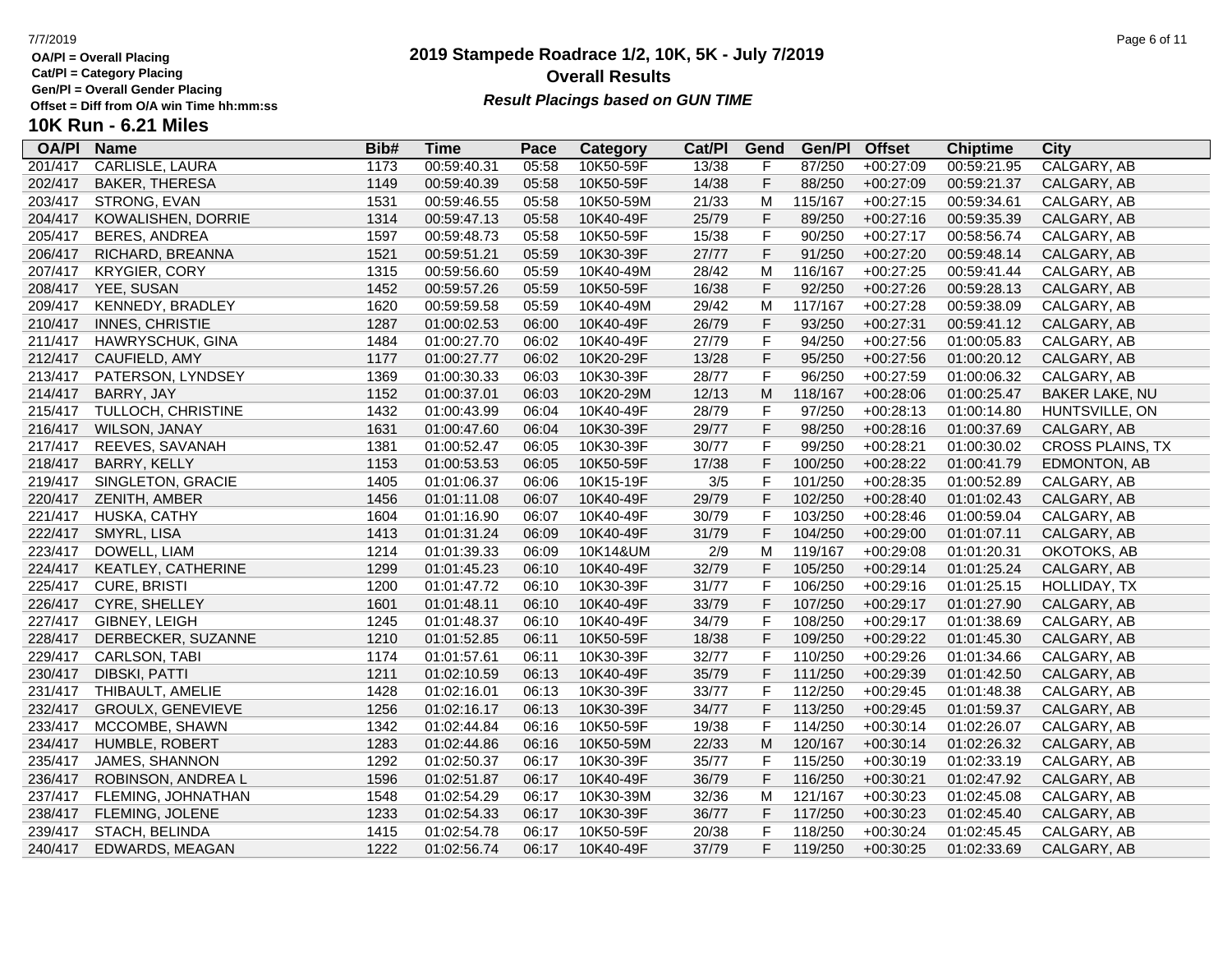**Cat/Pl = Category Placing**

**Gen/Pl = Overall Gender Placing**

### **2019 Stampede Roadrace 1/2, 10K, 5K - July 7/2019** 7/7/2019 Page 7 of 11 **Overall Results Result Placings based on GUN TIME**

| <b>OA/PI</b> | <b>Name</b>              | Bib# | Time        | Pace  | <b>Category</b> | Cat/PI | Gend | Gen/Pl  | <b>Offset</b> | <b>Chiptime</b> | City                   |
|--------------|--------------------------|------|-------------|-------|-----------------|--------|------|---------|---------------|-----------------|------------------------|
| 241/417      | LAMBE, GRANT             | 1613 | 01:03:12.48 | 06:19 | 10K40-49M       | 30/42  | M    | 122/167 | $+00:30:41$   | 01:02:57.46     | CALGARY, AB            |
| 242/417      | CASTLE, SARAH            | 1468 | 01:03:13.79 | 06:19 | 10K30-39F       | 37/77  | F    | 120/250 | $+00:30:43$   | 01:03:00.03     | PRINCE GEORGE, BC      |
| 243/417      | LUU, KRISTEN             | 1580 | 01:03:15.10 | 06:19 | 10K40-49F       | 38/79  | F    | 121/250 | $+00:30:44$   | 01:03:05.42     | CALGARY, AB            |
| 244/417      | LEMON, DENNIS            | 1323 | 01:03:31.56 | 06:21 | 10K50-59M       | 23/33  | M    | 123/167 | $+00:31:00$   | 01:03:13.60     | CALGARY, AB            |
| 245/417      | <b>KEMP, ANITA</b>       | 1301 | 01:03:36.95 | 06:21 | 10K40-49F       | 39/79  | F    | 122/250 | $+00:31:06$   | 01:03:29.06     | <b>BRAGG CREEK, AB</b> |
| 246/417      | CHATAIN, PEARL           | 1180 | 01:03:37.53 | 06:21 | 10K40-49F       | 40/79  | F    | 123/250 | $+00:31:06$   | 01:03:28.64     | CALGARY, AB            |
| 247/417      | SCHIMPF, KARLIE          | 1399 | 01:03:38.50 | 06:21 | 10K20-29F       | 14/28  | F    | 124/250 | $+00:31:07$   | 01:03:29.29     | CALGARY, AB            |
| 248/417      | MORTON, JENNIFER         | 1513 | 01:03:39.15 | 06:21 | 10K40-49F       | 41/79  | F    | 125/250 | $+00:31:08$   | 01:03:24.60     | OKOTOKS, AB            |
| 249/417      | MORTON, ANDREW           | 1512 | 01:03:40.72 | 06:22 | 10K40-49M       | 31/42  | M    | 124/167 | $+00:31:09$   | 01:03:26.06     | OKOTOKS, AB            |
| 250/417      | PATCHETT, JOHN           | 1368 | 01:03:43.23 | 06:22 | 10K50-59M       | 24/33  | M    | 125/167 | $+00:31:12$   | 01:03:37.85     | CALGARY, AB            |
| 251/417      | SCOTT, BRAD              | 1526 | 01:03:46.49 | 06:22 | 10K50-59M       | 25/33  | M    | 126/167 | $+00:31:15$   | 01:03:25.64     | CALGARY, AB            |
| 252/417      | LAVOIE, RACHELLE         | 1319 | 01:03:48.46 | 06:22 | 10K30-39F       | 38/77  | F    | 126/250 | $+00:31:17$   | 01:03:45.39     | CALGARY, AB            |
| 253/417      | <b>GRAHAM, GARRY</b>     | 1252 | 01:03:51.97 | 06:23 | 10K60-69M       | 13/18  | M    | 127/167 | $+00:31:21$   | 01:03:33.35     | CALGARY, AB            |
| 254/417      | MARZETTI, JOAN           | 1340 | 01:03:58.37 | 06:23 | 10K60-69F       | 7/14   | F    | 127/250 | $+00:31:27$   | 01:03:30.37     | CALGARY, AB            |
| 255/417      | HILL-VENIOT, JAN         | 1577 | 01:03:58.75 | 06:23 | 10K60-69F       | 8/14   | F    | 128/250 | $+00:31:27$   | 01:03:54.20     | CALGARY, AB            |
| 256/417      | FUNG, ALASTAIR           | 1240 | 01:04:00.48 | 06:24 | 10K30-39M       | 33/36  | M    | 128/167 | $+00:31:29$   | 01:03:52.59     | THORNHILL, ON          |
| 257/417      | KATS, PAM                | 1298 | 01:04:00.97 | 06:24 | 10K40-49F       | 42/79  | F    | 129/250 | $+00:31:30$   | 01:03:37.34     | CALGARY, AB            |
| 258/417      | PASIEKA, JANICE          | 1517 | 01:04:04.49 | 06:24 | 10K60-69F       | 9/14   | F    | 130/250 | $+00:31:33$   | 01:03:51.09     | CALGARY, AB            |
| 259/417      | HUNTER, MEGAN            | 1284 | 01:04:22.11 | 06:26 | 10K30-39F       | 39/77  | F    | 131/250 | $+00:31:51$   | 01:04:18.48     | MULBARTON, GA          |
| 260/417      | BAYDA, JANET             | 1155 | 01:04:26.40 | 06:26 | 10K40-49F       | 43/79  | F    | 132/250 | $+00:31:55$   | 01:04:04.79     | CALGARY, AB            |
| 261/417      | SEGUIN, CYNTHIA          | 1401 | 01:04:26.59 | 06:26 | 10K50-59F       | 21/38  | F    | 133/250 | $+00:31:55$   | 01:04:15.75     | CALGARY, AB            |
| 262/417      | CATES, NEAL              | 1176 | 01:04:32.87 | 06:27 | 10K50-59M       | 26/33  | M    | 129/167 | $+00:32:02$   | 01:04:11.32     | <b>COCHRANE, AB</b>    |
| 263/417      | JONES, KIMBERLY          | 1297 | 01:04:36.43 | 06:27 | 10K40-49F       | 44/79  | F    | 134/250 | $+00:32:05$   | 01:04:13.12     | CALGARY, AB            |
| 264/417      | CHIASSON, MICHELLE       | 1544 | 01:04:38.78 | 06:27 | 10K40-49F       | 45/79  |      | 135/250 | $+00:32:08$   | 01:04:26.84     | CALGARY, AB            |
| 265/417      | HAYDUK, SHAYLYN          | 1270 | 01:04:45.46 | 06:28 | 10K30-39F       | 40/77  | F    | 136/250 | $+00:32:14$   | 01:04:28.22     | CALGARY, AB            |
| 266/417      | <b>WEBSTER, AUDREY</b>   | 1439 | 01:04:46.86 | 06:28 | 10K30-39F       | 41/77  | F    | 137/250 | $+00:32:16$   | 01:04:34.31     | CALGARY, AB            |
| 267/417      | CARON, DACIA             | 1175 | 01:04:46.91 | 06:28 | 10K30-39F       | 42/77  | F    | 138/250 | $+00:32:16$   | 01:04:32.80     | AIRDRIE, AB            |
| 268/417      | REYNOLDS, HOLLY          | 1383 | 01:04:47.74 | 06:28 | 10K20-29F       | 15/28  | F    | 139/250 | $+00:32:16$   | 01:04:24.57     | CALGARY, AB            |
| 269/417      | CONROY, ANGELA           | 1189 | 01:04:48.20 | 06:28 | 10K30-39F       | 43/77  | F    | 140/250 | $+00:32:17$   | 01:04:34.09     | AIRDRIE, AB            |
| 270/417      | SMITH, MEREDITH          | 1411 | 01:04:51.50 | 06:29 | 10K30-39F       | 44/77  | F    | 141/250 | $+00:32:20$   | 01:04:13.66     | CALGARY, AB            |
| 271/417      | SMITH, ADAM              | 1409 | 01:04:51.53 | 06:29 | 10K30-39M       | 34/36  | M    | 130/167 | $+00:32:20$   | 01:04:13.69     | CALGARY, AB            |
| 272/417      | FERRO, CARLEY            | 1546 | 01:04:58.26 | 06:29 | 10K30-39F       | 45/77  | F    | 142/250 | $+00:32:27$   | 01:04:43.24     | AIRDRIE, AB            |
| 273/417      | LUTZ, KELLY              | 1331 | 01:05:01.14 | 06:30 | 10K40-49F       | 46/79  | F    | 143/250 | $+00:32:30$   | 01:04:47.03     | CALGARY, AB            |
| 274/417      | HOMES, ADAM              | 1488 | 01:05:03.48 | 06:30 | 10K40-49M       | 32/42  | M    | 131/167 | $+00:32:32$   | 01:04:49.72     | PRINCE GEORGE, BC      |
| 275/417      | FIGUEIREDO, BEATRIZ      | 1232 | 01:05:06.11 | 06:30 | 10K40-49F       | 47/79  | F    | 144/250 | $+00:32:35$   | 01:04:52.81     | CALGARY, AB            |
| 276/417      | <b>WORTHINGTON, LIZA</b> | 1448 | 01:05:08.78 | 06:30 | 10K50-59F       | 22/38  | F    | 145/250 | $+00:32:38$   | 01:04:47.61     | CALGARY, AB            |
| 277/417      | REYNOLDS, BLAKE          | 1382 | 01:05:16.16 | 06:31 | 10K50-59M       | 27/33  | M    | 132/167 | $+00:32:45$   | 01:04:52.91     | KELOWNA, BC            |
| 278/417      | TONG, PATTY              | 1430 | 01:05:21.88 | 06:32 | 10K40-49F       | 48/79  | F    | 146/250 | $+00:32:51$   | 01:05:04.98     | CALGARY, AB            |
| 279/417      | COOPER, IRA              | 1192 | 01:05:22.40 | 06:32 | 10K40-49M       | 33/42  | M    | 133/167 | $+00:32:51$   | 01:05:05.10     | CALGARY, AB            |
| 280/417      | STOREY, ERIN             | 1424 | 01:05:22.63 | 06:32 | 10K30-39F       | 46/77  | F.   | 147/250 | $+00:32:51$   | 01:05:04.99     | CALGARY, AB            |
|              |                          |      |             |       |                 |        |      |         |               |                 |                        |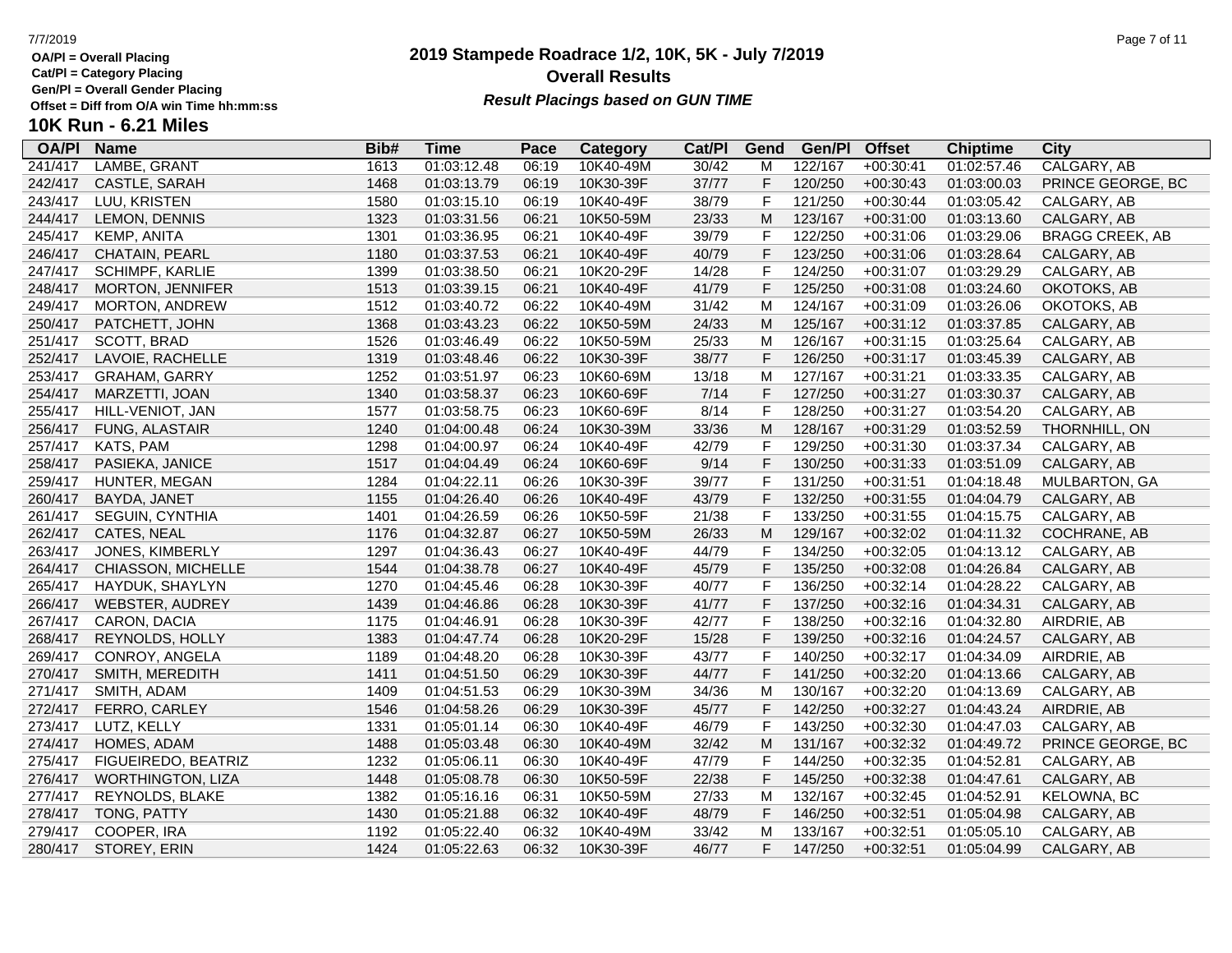**Cat/Pl = Category Placing**

**Gen/Pl = Overall Gender Placing**

## **2019 Stampede Roadrace 1/2, 10K, 5K - July 7/2019** 7/7/2019 Page 8 of 11 **Overall Results** Gen/PI = Overall Gender Placing<br>Offset = Diff from O/A win Time hh:mm:ss *Result Placings based on GUN TIME*

|         | Offset = Diff from O/A win Time hh:mm:ss |      |             |       | <b>Result Flatings based on Gon Time</b> |        |      |         |               |                 |                |
|---------|------------------------------------------|------|-------------|-------|------------------------------------------|--------|------|---------|---------------|-----------------|----------------|
|         | <b>10K Run - 6.21 Miles</b>              |      |             |       |                                          |        |      |         |               |                 |                |
|         | OA/PI Name                               | Bib# | Time        | Pace  | Category                                 | Cat/PI | Gend | Gen/Pl  | <b>Offset</b> | <b>Chiptime</b> | <b>City</b>    |
| 281/417 | DOWNE, DANIELLE                          | 1216 | 01:05:30.86 | 06:33 | 10K30-39F                                | 47/77  |      | 148/250 | +00:33:00     | 01:05:11.01     | NANAIMO. BC    |
| 282/417 | DOWNE, DAN                               | 1215 | 01:05:31.02 | 06:33 | 10K50-59M                                | 28/33  | M    | 134/167 | $+00:33:00$   | 01:05:10.91     | CALGARY, AB    |
| 283/417 | GAMACHE. KARINA                          | 1477 | 01:05:39.46 | 06:33 | 10K30-39F                                | 48/77  |      | 149/250 | +00:33:08     | 01:05:08.62     | CALGARY, AB    |
|         | 284/417 CHENGKALATH, KALPANA             | 1181 | 01:05:39.79 | 06:33 | 10K40-49F                                | 49/79  | н.   | 150/250 | $+00:33:09$   | 01:05:16.74     | CALGARY, AB    |
|         | 285/417 CHAINARONGPINIJ, KOKO            | 1178 | 01:05:40.65 | 06:34 | 10K40-49F                                | 50/79  | ►    | 151/250 | +00:33:09     | 01:05:17.40     | CALGARY, AB    |
| 286/417 | SINGLETON, JUNE                          | 1406 | 01:05:45.95 | 06:34 | 10K40-49F                                | 51/79  | F.   | 152/250 | $+00:33:15$   | 01:05:32.27     | CALGARY, AB    |
| 287/417 | CARSOLIO, DIEGO                          | 1571 | 01:05:47.22 | 06:34 | 10K15-19M                                | 12/12  | м    | 135/167 | $+00:33:16$   | 01:05:37.31     | CALGARY, AB    |
| 288/417 | FUNG. HARRY                              | 1242 | 01:05:53.36 | 06:35 | 10K60-69M                                | 14/18  | M    | 136/167 | $+00:33:22$   | 01:05:46.10     | THORNHILL, ON  |
| 289/417 | CORONA. VERONICA                         | 1632 | 01:06:11.64 | 06:37 | 10K40-49F                                | 52/79  |      | 153/250 | +00:33:40     | 01:05:45.37     | GUZMAN, MEXICO |
|         | 290/417 SAWKA, BRIE                      | 1525 | 01:06:16.09 | 06:37 | 10K30-39F                                | 49/77  |      | 154/250 | $+00:33:45$   | 01:05:36.58     | HOUSTON, TX    |

| 284/417 | CHENGKALATH, KALPANA    | 1181 | 01:05:39.79 | 06:33 | 10K40-49F | 49/79 | F           | 150/250 | $+00:33:09$ | 01:05:16.74 | CALGARY, AB      |
|---------|-------------------------|------|-------------|-------|-----------|-------|-------------|---------|-------------|-------------|------------------|
| 285/417 | CHAINARONGPINIJ, KOKO   | 1178 | 01:05:40.65 | 06:34 | 10K40-49F | 50/79 | F           | 151/250 | $+00:33:09$ | 01:05:17.40 | CALGARY, AB      |
| 286/417 | SINGLETON, JUNE         | 1406 | 01:05:45.95 | 06:34 | 10K40-49F | 51/79 | F           | 152/250 | $+00:33:15$ | 01:05:32.27 | CALGARY, AB      |
| 287/417 | CARSOLIO, DIEGO         | 1571 | 01:05:47.22 | 06:34 | 10K15-19M | 12/12 | M           | 135/167 | $+00:33:16$ | 01:05:37.31 | CALGARY, AB      |
| 288/417 | <b>FUNG, HARRY</b>      | 1242 | 01:05:53.36 | 06:35 | 10K60-69M | 14/18 | M           | 136/167 | $+00:33:22$ | 01:05:46.10 | THORNHILL, ON    |
| 289/417 | CORONA, VERONICA        | 1632 | 01:06:11.64 | 06:37 | 10K40-49F | 52/79 | F           | 153/250 | $+00:33:40$ | 01:05:45.37 | GUZMAN, MEXICO   |
| 290/417 | SAWKA, BRIE             | 1525 | 01:06:16.09 | 06:37 | 10K30-39F | 49/77 | $\mathsf F$ | 154/250 | $+00:33:45$ | 01:05:36.58 | HOUSTON, TX      |
| 291/417 | <b>BRUCE, LINDA</b>     | 1599 | 01:06:16.42 | 06:37 | 10K50-59F | 23/38 | $\mathsf F$ | 155/250 | $+00:33:45$ | 01:05:45.50 | AIRDRIE, AB      |
| 292/417 | HENDRIKSEN, NATALIA     | 1275 | 01:06:25.72 | 06:38 | 10K40-49F | 53/79 | $\mathsf F$ | 156/250 | $+00:33:54$ | 01:06:12.24 | CALGARY, AB      |
| 293/417 | FORTUNE, KRYSTAL        | 1235 | 01:06:31.51 | 06:39 | 10K30-39F | 50/77 | F           | 157/250 | $+00:34:00$ | 01:06:16.35 | COCHRANE, AB     |
| 294/417 | LO, JENNIFER            | 1325 | 01:06:39.57 | 06:39 | 10K20-29F | 16/28 | $\mathsf F$ | 158/250 | $+00:34:08$ | 01:06:18.96 | CALGARY, AB      |
| 295/417 | BERGERMAN, LISA         | 1569 | 01:06:47.52 | 06:40 | 10K30-39F | 51/77 | F           | 159/250 | $+00:34:16$ | 01:06:18.75 | CALGARY, AB      |
| 296/417 | ROBERTS, CATHY          | 1590 | 01:06:51.43 | 06:41 | 10K60-69F | 10/14 | F           | 160/250 | $+00:34:20$ | 01:06:22.64 | CALGARY, AB      |
| 297/417 | LEN, YULIYA             | 1551 | 01:06:57.20 | 06:41 | 10K30-39F | 52/77 | $\mathsf F$ | 161/250 | $+00:34:26$ | 01:06:40.16 | CALGARY, AB      |
| 298/417 | MICHELIN, KARI          | 1348 | 01:07:20.88 | 06:44 | 10K40-49F | 54/79 | $\mathsf F$ | 162/250 | $+00:34:50$ | 01:05:22.96 | CALGARY, AB      |
| 299/417 | HA, HYEONJEONG          | 1257 | 01:07:25.63 | 06:44 | 10K20-29F | 17/28 | $\mathsf F$ | 163/250 | $+00:34:54$ | 01:06:53.41 | CALGARY, AB      |
| 300/417 | CHIASSON, COURTNEY      | 1542 | 01:07:32.50 | 06:45 | 10K15-19F | 4/5   | $\mathsf F$ | 164/250 | $+00:35:01$ | 01:07:16.06 | CALGARY, AB      |
| 301/417 | LEMON, TERESA           | 1324 | 01:07:46.70 | 06:46 | 10K40-49F | 55/79 | $\mathsf F$ | 165/250 | $+00:35:15$ | 01:07:29.82 | CALGARY, AB      |
| 302/417 | WORTHINGTON, STEVE      | 1449 | 01:07:47.33 | 06:46 | 10K50-59M | 29/33 | M           | 137/167 | $+00:35:16$ | 01:07:26.30 | CALGARY, AB      |
| 303/417 | STEWART, SUZANNE        | 1422 | 01:07:48.55 | 06:46 | 10K30-39F | 53/77 | F           | 166/250 | $+00:35:17$ | 01:07:32.53 | CALGARY, AB      |
| 304/417 | FLEMMING, MICHELLE      | 1474 | 01:07:51.80 | 06:47 | 10K40-49F | 56/79 | $\mathsf F$ | 167/250 | $+00:35:21$ | 01:07:33.18 | CALGARY, AB      |
| 305/417 | KLIMENKO, YANNA         | 1308 | 01:07:53.52 | 06:47 | 10K20-29F | 18/28 | $\mathsf F$ | 168/250 | $+00:35:22$ | 01:07:47.11 | CALGARY, AB      |
| 306/417 | <b>CRERAR, ERIN</b>     | 1196 | 01:07:58.49 | 06:47 | 10K40-49F | 57/79 | F           | 169/250 | $+00:35:27$ | 01:07:26.15 | CALGARY, AB      |
| 307/417 | ERVEA, SHELLEY          | 1635 | 01:08:21.57 | 06:50 | 10K50-59F | 24/38 | F           | 170/250 | $+00:35:50$ | 01:07:53.86 | COCHRANE, AB     |
| 308/417 | <b>BURKE, GAVIN</b>     | 1166 | 01:08:23.90 | 06:50 | 10K14&UM  | 3/9   | M           | 138/167 | $+00:35:53$ | 01:08:21.99 | CALGARY, AB      |
| 309/417 | DOWELL, JON             | 1213 | 01:08:34.04 | 06:51 | 10K40-49M | 34/42 | M           | 139/167 | $+00:36:03$ | 01:08:15.22 | OKOTOKS, AB      |
| 310/417 | SWIEGERS, ROLE          | 1426 | 01:08:37.32 | 06:51 | 10K40-49F | 58/79 | F           | 171/250 | $+00:36:06$ | 01:08:04.04 | CALGARY, AB      |
| 311/417 | <b>KRYGIER, NICKI</b>   | 1316 | 01:08:51.01 | 06:53 | 10K40-49F | 59/79 | F           | 172/250 | $+00:36:20$ | 01:08:35.11 | CALGARY, AB      |
| 312/417 | SALVADOR, WINE          | 1523 | 01:08:55.35 | 06:53 | 10K30-39M | 35/36 | M           | 140/167 | $+00:36:24$ | 01:08:28.72 | CALGARY, AB      |
| 313/417 | GONZALEZ, ISABEL SOFIA  | 1248 | 01:08:57.39 | 06:53 | 10K14&UF  | 4/6   | F           | 173/250 | $+00:36:26$ | 01:08:48.56 | CALGARY, AB      |
| 314/417 | HUNT, TYLER             | 1603 | 01:08:57.74 | 06:53 | 10K14&UM  | 4/9   | M           | 141/167 | $+00:36:26$ | 01:08:23.89 | CALGARY, AB      |
| 315/417 | HAWRYSCHUK, HOLLY       | 1485 | 01:09:03.62 | 06:54 | 10K40-49F | 60/79 | F           | 174/250 | $+00:36:32$ | 01:08:41.75 | EDMONTON, AB     |
| 316/417 | REALUBIT, MARIE         | 1380 | 01:09:07.00 | 06:54 | 10K40-49F | 61/79 | F           | 175/250 | $+00:36:36$ | 01:08:23.95 | CALGARY, AB      |
| 317/417 | <b>HENDRICKSON, ROB</b> | 1274 | 01:09:11.24 | 06:55 | 10K40-49M | 35/42 | M           | 142/167 | $+00:36:40$ | 01:08:39.64 | CALGARY, AB      |
| 318/417 | <b>HENDRICKSON, LEN</b> | 1273 | 01:09:11.36 | 06:55 | 10K60-69M | 15/18 | M           | 143/167 | $+00:36:40$ | 01:08:40.28 | SPRUCE GROVE, AB |
| 319/417 | BRADE, LAURIE           | 1161 | 01:09:40.49 | 06:58 | 10K50-59F | 25/38 | F           | 176/250 | $+00:37:09$ | 01:09:33.12 | COCHRANE, AB     |
| 320/417 | ABRAHAM, SALLY          | 1138 | 01:09:41.96 | 06:58 | 10K40-49F | 62/79 | F           | 177/250 | $+00:37:11$ | 01:09:16.39 | CALGARY, AB      |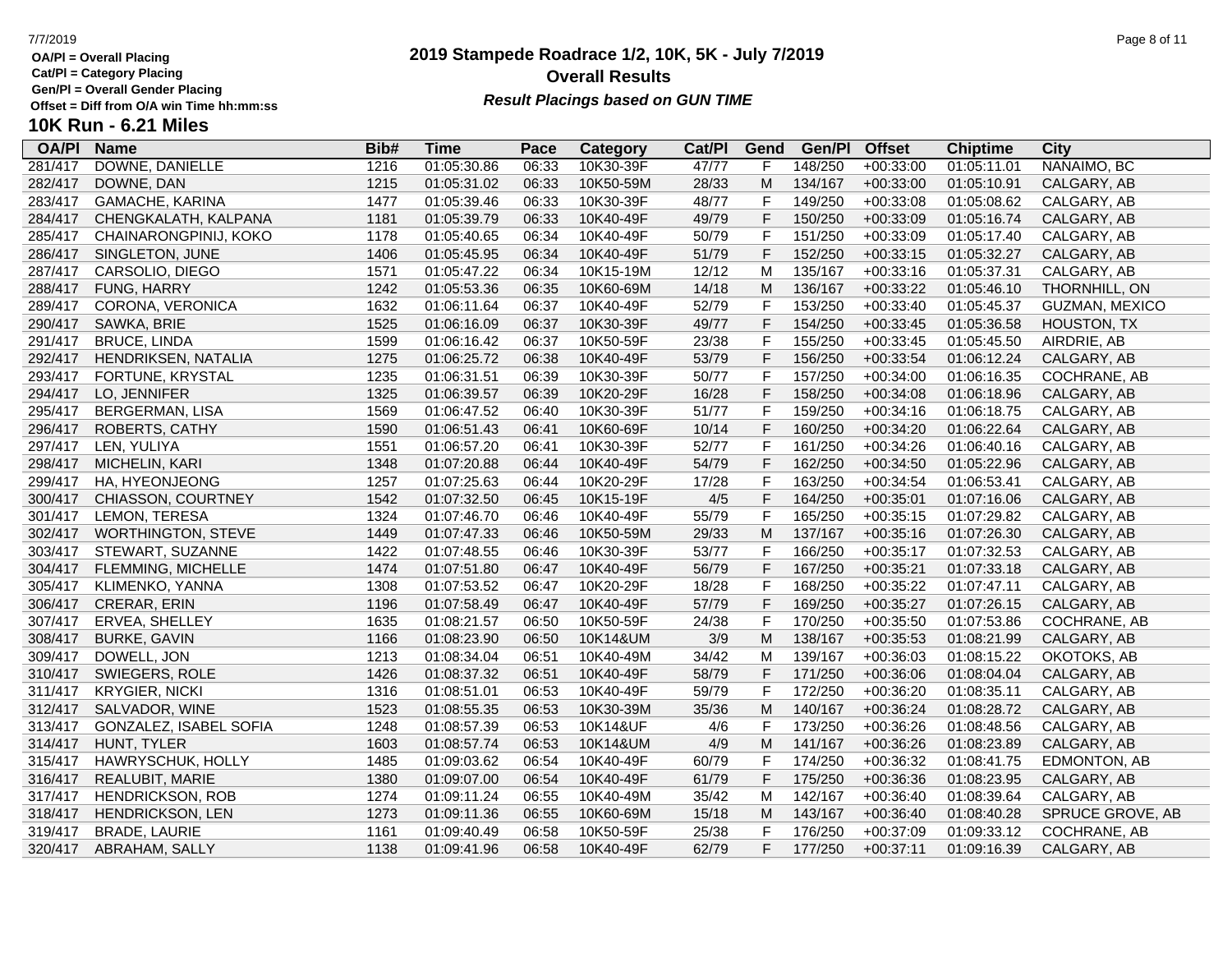**Cat/Pl = Category Placing**

**Gen/Pl = Overall Gender Placing**

### **2019 Stampede Roadrace 1/2, 10K, 5K - July 7/2019** 7/7/2019 Page 9 of 11 **Overall Results Result Placings based on GUN TIME**

| <b>OA/PI</b> | <b>Name</b>                | Bib# | Time        | Pace  | Category  | Cat/PI | Gend         | Gen/Pl  | <b>Offset</b> | <b>Chiptime</b> | City               |
|--------------|----------------------------|------|-------------|-------|-----------|--------|--------------|---------|---------------|-----------------|--------------------|
| 321/417      | YOUNGCLAUS, NICOLE         | 1539 | 01:09:42.67 | 06:58 | 10K20-29F | 19/28  | F            | 178/250 | $+00:37:11$   | 01:09:32.47     | CLOVIS, CA         |
| 322/417      | DUNBAR, RAY                | 1218 | 01:09:49.72 | 06:58 | 10K60-69M | 16/18  | M            | 144/167 | $+00:37:18$   | 01:09:13.12     | CALGARY, AB        |
| 323/417      | <b>CHURCH, KRISTINE</b>    | 1184 | 01:09:50.57 | 06:59 | 10K30-39F | 54/77  | F            | 179/250 | $+00:37:19$   | 01:09:30.26     | CALGARY, AB        |
| 324/417      | HANNA, AMANDA              | 1262 | 01:09:51.46 | 06:59 | 10K30-39F | 55/77  | F            | 180/250 | $+00:37:20$   | 01:09:38.66     | RED DEER, AB       |
| 325/417      | CLARK, CHELSEA             | 1545 | 01:10:14.17 | 07:01 | 10K30-39F | 56/77  | $\mathsf F$  | 181/250 | $+00:37:43$   | 01:09:32.37     | CALGARY, AB        |
| 326/417      | MACLACHLAN, KYLA           | 1337 | 01:10:25.60 | 07:02 | 10K30-39F | 57/77  | $\mathsf F$  | 182/250 | $+00:37:54$   | 01:10:03.85     | CALGARY, AB        |
| 327/417      | WILLIAMS, MICHAEL          | 1446 | 01:10:32.47 | 07:03 | 10K30-39M | 36/36  | M            | 145/167 | $+00:38:01$   | 01:10:10.22     | CALGARY, AB        |
| 328/417      | MOHAMED, SUZAN             | 1628 | 01:11:10.30 | 07:07 | 10K40-49F | 63/79  | $\mathsf{F}$ | 183/250 | $+00:38:39$   | 01:10:53.40     | CALGARY, AB        |
| 329/417      | POLITSKY, WAYNE            | 1374 | 01:11:12.25 | 07:07 | 10K50-59M | 30/33  | M            | 146/167 | $+00:38:41$   | 01:10:48.24     | CARSTAIRS, AB      |
| 330/417      | POLITSKY, MEGAN            | 1373 | 01:11:12.50 | 07:07 | 10K20-29F | 20/28  | $\mathsf F$  | 184/250 | $+00:38:41$   | 01:10:48.17     | CALGARY, AB        |
| 331/417      | RICKARD, STEVEN            | 1384 | 01:11:29.36 | 07:08 | 10K70-79M | 2/4    | M            | 147/167 | $+00:38:58$   | 01:11:29.36     | CALGARY, AB        |
| 332/417      | <b>BRAGER, NANCY</b>       | 1619 | 01:11:42.34 | 07:10 | 10K60-69F | 11/14  | F            | 185/250 | $+00:39:11$   | 01:11:35.15     | CALGARY, AB        |
| 333/417      | <b>CURRY, KASIA</b>        | 1201 | 01:11:47.46 | 07:10 | 10K40-49F | 64/79  | $\mathsf{F}$ | 186/250 | $+00:39:16$   | 01:11:41.17     | CALGARY, AB        |
| 334/417      | EVANS, KIRSTEN             | 1563 | 01:11:58.42 | 07:11 | 10K20-29F | 21/28  | $\mathsf F$  | 187/250 | $+00:39:27$   | 01:11:29.95     | CALGARY, AB        |
| 335/417      | FORTIER, ABBY              | 1234 | 01:12:21.97 | 07:14 | 10K20-29F | 22/28  | $\mathsf F$  | 188/250 | $+00:39:51$   | 01:11:57.05     | CALGARY, AB        |
| 336/417      | DUTTON, TANNER             | 1220 | 01:12:22.11 | 07:14 | 10K20-29M | 13/13  | M            | 148/167 | $+00:39:51$   | 01:11:57.25     | CALGARY, AB        |
| 337/417      | <b>HAGEL, MADELIN</b>      | 1259 | 01:12:44.14 | 07:16 | 10K30-39F | 58/77  | $\mathsf{F}$ | 189/250 | $+00:40:13$   | 01:12:02.03     | CALGARY, AB        |
| 338/417      | <b>WILLIAMS, CHRISTINA</b> | 1445 | 01:13:01.81 | 07:18 | 10K30-39F | 59/77  | $\mathsf F$  | 190/250 | $+00:40:31$   | 01:12:45.79     | HIGH RIVER, AB     |
| 339/417      | HAFSO, LINDSAY             | 1258 | 01:13:01.86 | 07:18 | 10K30-39F | 60/77  | $\mathsf{F}$ | 191/250 | $+00:40:31$   | 01:12:45.74     | CALGARY, AB        |
| 340/417      | CHAU, JASON                | 1572 | 01:13:15.17 | 07:19 | 10K40-49M | 36/42  | M            | 149/167 | $+00:40:44$   | 01:03:17.25     | CALGARY, AB        |
| 341/417      | CHAU, CALUM                | 1622 | 01:13:15.32 | 07:19 | 10K14&UM  | 5/9    | M            | 150/167 | $+00:40:44$   | 01:03:17.40     | CALGARY, AB        |
| 342/417      | SELANDERS, LAURA           | 1403 | 01:13:40.53 | 07:22 | 10K50-59F | 26/38  | $\mathsf F$  | 192/250 | $+00:41:09$   | 01:13:07.35     | CALGARY, AB        |
| 343/417      | MEEHAN, SHERRY             | 1347 | 01:14:06.69 | 07:24 | 10K50-59F | 27/38  | $\mathsf F$  | 193/250 | $+00:41:35$   | 01:11:08.77     | CALGARY, AB        |
| 344/417      | NELSON, LAURA              | 1515 | 01:14:18.20 | 07:25 | 10K30-39F | 61/77  | $\mathsf{F}$ | 194/250 | $+00:41:47$   | 01:14:07.94     | CALGARY, AB        |
| 345/417      | ZAMONSKY, CORINNE          | 1555 | 01:14:21.13 | 07:26 | 10K50-59F | 28/38  | F            | 195/250 | $+00:41:50$   | 01:13:50.51     | CALGARY, AB        |
| 346/417      | SMITH, KARIANNE            | 1627 | 01:14:21.15 | 07:26 | 10K30-39F | 62/77  | $\mathsf{F}$ | 196/250 | $+00:41:50$   | 01:13:50.61     | CALGARY, AB        |
| 347/417      | <b>BUDGELL, DANIELLE</b>   | 1164 | 01:14:22.44 | 07:26 | 10K30-39F | 63/77  | $\mathsf{F}$ | 197/250 | $+00:41:51$   | 01:14:02.45     | CALGARY, AB        |
| 348/417      | FOSTER, KRISTIN            | 1236 | 01:14:29.03 | 07:26 | 10K20-29F | 23/28  | $\mathsf F$  | 198/250 | $+00:41:58$   | 01:13:56.27     | <b>COLEMAN, AB</b> |
| 349/417      | HOLLOWAY, SHERRY           | 1634 | 01:14:46.53 | 07:28 | 10K50-59F | 29/38  | $\mathsf F$  | 199/250 | $+00:42:15$   | 01:14:18.36     | EDSON, AB          |
| 350/417      | EPP, KIMIKO                | 1226 | 01:14:46.96 | 07:28 | 10K30-39F | 64/77  | F            | 200/250 | $+00:42:16$   | 01:14:14.74     | LETHBRIDGE, AB     |
| 351/417      | SANTOS, JOCELYN            | 1395 | 01:14:55.84 | 07:29 | 10K40-49F | 65/79  | $\mathsf{F}$ | 201/250 | $+00:42:25$   | 01:14:29.81     | CALGARY, AB        |
| 352/417      | SANTOS, LISA               | 1396 | 01:14:56.12 | 07:29 | 10K40-49F | 66/79  | $\mathsf{F}$ | 202/250 | $+00:42:25$   | 01:14:29.85     | CALGARY, AB        |
| 353/417      | GONZALEZ, VICTORIA         | 1250 | 01:15:07.93 | 07:30 | 10K15-19F | $5/5$  | $\mathsf F$  | 203/250 | $+00:42:37$   | 01:14:58.60     | CALGARY, AB        |
| 354/417      | GONZALEZ, LAURA            | 1249 | 01:15:07.94 | 07:30 | 10K40-49F | 67/79  | F            | 204/250 | $+00:42:37$   | 01:14:58.73     | CALGARY, AB        |
| 355/417      | <b>GORNIAK, SARAH</b>      | 1251 | 01:15:09.97 | 07:31 | 10K14&UF  | 5/6    | $\mathsf{F}$ | 205/250 | $+00:42:39$   | 01:15:08.72     | CALGARY, AB        |
| 356/417      | HERRERA, VERONICA          | 1276 | 01:15:41.07 | 07:34 | 10K40-49F | 68/79  | F            | 206/250 | $+00:43:10$   | 01:15:11.74     | CALGARY, AB        |
| 357/417      | HEWITT, KAREN              | 1277 | 01:16:00.43 | 07:36 | 10K50-59F | 30/38  | $\mathsf{F}$ | 207/250 | $+00:43:29$   | 01:15:48.11     | CALGARY, AB        |
| 358/417      | <b>BURT, SOFIA</b>         | 1633 | 01:16:02.52 | 07:36 | 10K30-39F | 65/77  | $\mathsf F$  | 208/250 | $+00:43:31$   | 01:15:51.04     | CALGARY, AB        |
| 359/417      | <b>BUI, LOANNE</b>         | 1467 | 01:16:55.53 | 07:41 | 10K50-59F | 31/38  | $\mathsf{F}$ | 209/250 | $+00:44:24$   | 01:16:41.93     | CALGARY, AB        |
| 360/417      | ANDREWS, KATE              | 1143 | 01:16:56.26 | 07:41 | 10K30-39F | 66/77  | E            | 210/250 | $+00:44:25$   | 01:16:31.77     | CALGARY, AB        |
|              |                            |      |             |       |           |        |              |         |               |                 |                    |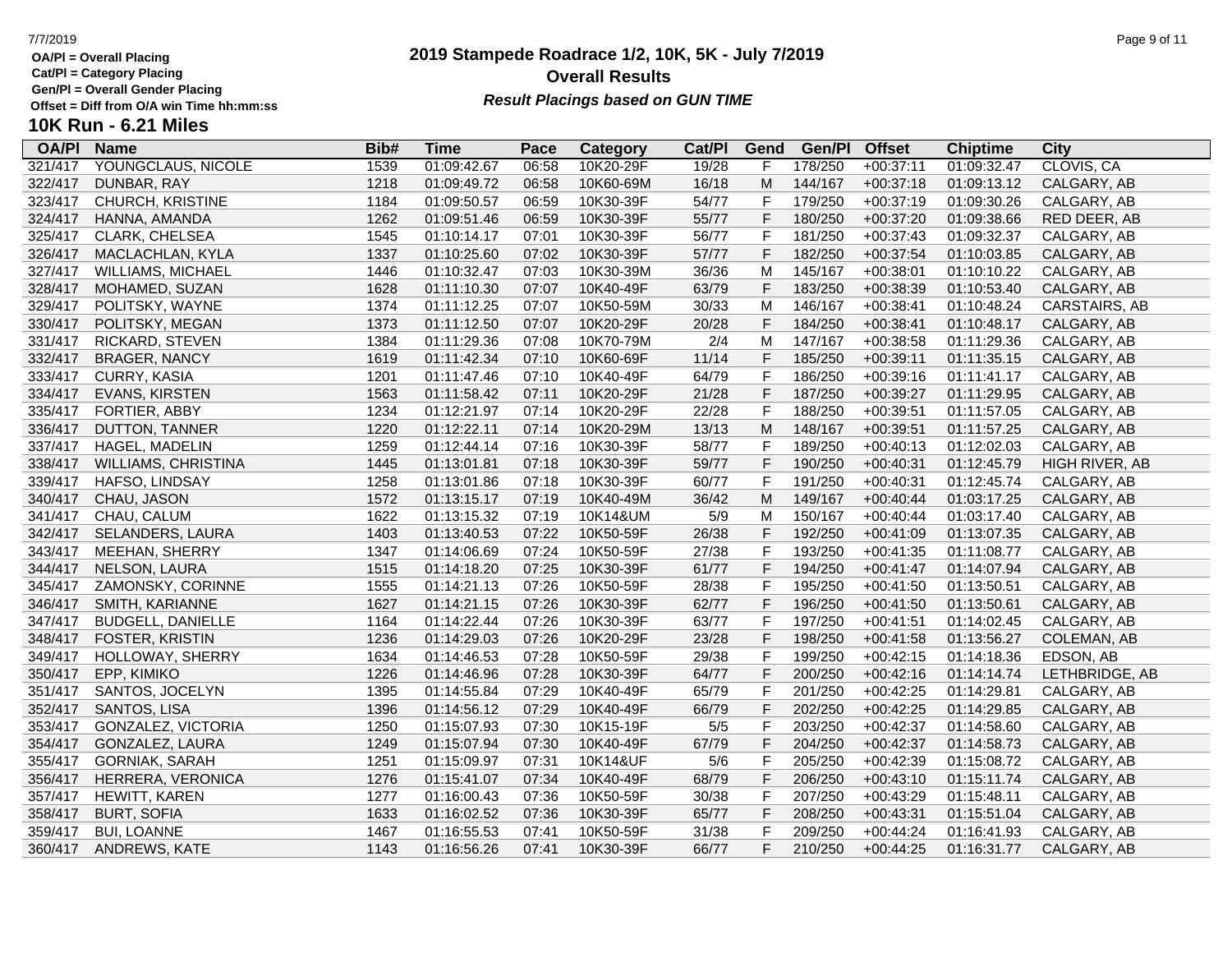**Cat/Pl = Category Placing**

**Gen/Pl = Overall Gender Placing**

### **2019 Stampede Roadrace 1/2, 10K, 5K - July 7/2019** 7/7/2019 Page 10 of 11 **Overall Results Result Placings based on GUN TIME**

| <b>OA/PI</b> | <b>Name</b>             | Bib# | Time        | Pace  | Category  | Cat/PI | Gend        | Gen/Pl  | <b>Offset</b> | <b>Chiptime</b> | City                   |
|--------------|-------------------------|------|-------------|-------|-----------|--------|-------------|---------|---------------|-----------------|------------------------|
| 361/417      | <b>SMITH, CATHERINE</b> | 1410 | 01:16:59.38 | 07:41 | 10K40-49F | 69/79  | F           | 211/250 | $+00:44:28$   | 01:16:34.13     | CALGARY, AB            |
| 362/417      | <b>BURCHNALL, GLENN</b> | 1165 | 01:17:00.46 | 07:42 | 10K50-59M | 31/33  | M           | 151/167 | $+00:44:29$   | 01:16:33.71     | CALGARY, AB            |
| 363/417      | BURCHNALL, DEANNA       | 1541 | 01:17:00.92 | 07:42 | 10K50-59F | 32/38  | F           | 212/250 | $+00:44:30$   | 01:16:34.77     | COCHRANE, AB           |
| 364/417      | VIERNEZA, MIKE          | 1435 | 01:17:14.78 | 07:43 | 10K40-49M | 37/42  | M           | 152/167 | $+00:44:44$   | 01:16:32.46     | CALGARY, AB            |
| 365/417      | OLTHUIS, ERIN           | 1360 | 01:17:14.87 | 07:43 | 10K40-49F | 70/79  | F           | 213/250 | $+00:44:44$   | 01:16:31.66     | COCHRANE, AB           |
| 366/417      | CALLAGHAN, DAVID        | 1168 | 01:17:24.41 | 07:44 | 10K60-69M | 17/18  | M           | 153/167 | $+00:44:53$   | 01:16:55.82     | CALGARY, AB            |
| 367/417      | CHIASSON, KEITH         | 1543 | 01:17:26.00 | 07:44 | 10K40-49M | 38/42  | M           | 154/167 | $+00:44:55$   | 01:17:09.92     | CALGARY, AB            |
| 368/417      | JEFFRIES, NICOLA        | 1295 | 01:17:26.26 | 07:44 | 10K30-39F | 67/77  | F           | 214/250 | $+00:44:55$   | 01:16:50.49     | CALGARY, AB            |
| 369/417      | HALWAS, COLLEEN         | 1482 | 01:17:54.95 | 07:47 | 10K50-59F | 33/38  | F           | 215/250 | $+00:45:24$   | 01:17:27.70     | CALGARY, AB            |
| 370/417      | SCHELLENBERG, KAITLIN   | 1591 | 01:17:55.06 | 07:47 | 10K30-39F | 68/77  | F           | 216/250 | $+00:45:24$   | 01:17:38.62     | CALGARY, AB            |
| 371/417      | SHEPHERD, JANICE        | 1527 | 01:18:01.16 | 07:48 | 10K40-49F | 71/79  | F           | 217/250 | $+00:45:30$   | 01:17:20.72     | CALGARY, AB            |
| 372/417      | MACHATTIE, CYNTHIA      | 1502 | 01:18:42.64 | 07:52 | 10K30-39F | 69/77  | F           | 218/250 | $+00:46:11$   | 01:18:28.27     | CALGARY, AB            |
| 373/417      | HEPP, MELANIE           | 1576 | 01:18:47.77 | 07:52 | 10K50-59F | 34/38  | F           | 219/250 | $+00:46:16$   | 01:18:19.50     | OLDS, AB               |
| 374/417      | <b>BURK, CAROL</b>      | 1600 | 01:18:49.72 | 07:52 | 10K60-69F | 12/14  | F           | 220/250 | $+00:46:18$   | 01:18:22.01     | OLDS, AB               |
| 375/417      | FICK, DUSTY             | 1547 | 01:18:50.73 | 07:53 | 10K30-39F | 70/77  | F           | 221/250 | $+00:46:19$   | 01:18:45.53     | CALGARY, AB            |
| 376/417      | <b>CUENCA, KAREN</b>    | 1198 | 01:18:56.07 | 07:53 | 10K14&UF  | 6/6    | $\mathsf F$ | 222/250 | $+00:46:25$   | 01:18:37.57     | CALGARY, AB            |
| 377/417      | BALJAK, KASSONDRA       | 1150 | 01:19:13.70 | 07:55 | 10K20-29F | 24/28  | F           | 223/250 | $+00:46:42$   | 01:18:53.14     | LEDUC, AB              |
| 378/417      | ADAMS, NYNKE            | 1461 | 01:19:25.53 | 07:56 | 10K30-39F | 71/77  | F           | 224/250 | $+00:46:54$   | 01:19:15.27     | CALGARY, AB            |
| 379/417      | KOWALENKO, AIDEN        | 1312 | 01:19:57.10 | 07:59 | 10K14&UM  | 6/9    | M           | 155/167 | $+00:47:26$   | 01:19:54.45     | CALGARY, AB            |
| 380/417      | DOUCETTE, GLORIA L      | 1470 | 01:20:10.58 | 08:01 | 10K70-79F | $2/2$  | F           | 225/250 | $+00:47:39$   | 01:19:29.16     | CALGARY, AB            |
| 381/417      | KOWALENKO, JAXON        | 1313 | 01:20:20.75 | 08:02 | 10K14&UM  | 7/9    | M           | 156/167 | $+00:47:49$   | 01:20:17.88     | CALGARY, AB            |
| 382/417      | DOUCETTE, ROB           | 1471 | 01:20:26.56 | 08:02 | 10K70-79M | 3/4    | M           | 157/167 | $+00:47:55$   | 01:19:44.19     | CALGARY, AB            |
| 383/417      | WEBER, AMARA            | 1438 | 01:20:32.66 | 08:03 | 10K20-29F | 25/28  | F           | 226/250 | $+00:48:01$   | 01:19:54.63     | CALGARY, AB            |
| 384/417      | MURRAY, CAROL           | 1356 | 01:20:41.47 | 08:04 | 10K50-59F | 35/38  | F           | 227/250 | $+00:48:10$   | 01:20:19.32     | CALGARY, AB            |
| 385/417      | PARSONS, NORMAN         | 1367 | 01:20:41.64 | 08:04 | 10K50-59M | 32/33  | M           | 158/167 | $+00:48:10$   | 01:20:19.49     | CALGARY, AB            |
| 386/417      | YETMAN, MANDY           | 1453 | 01:20:49.79 | 08:04 | 10K30-39F | 72/77  | F           | 228/250 | $+00:48:19$   | 01:20:34.12     | CALGARY, AB            |
| 387/417      | HENDRA, CHRISTINA       | 1272 | 01:21:04.04 | 08:06 | 10K40-49F | 72/79  | F           | 229/250 | $+00:48:33$   | 01:20:49.30     | CALGARY, AB            |
| 388/417      | RUSSELL, EMILY          | 1394 | 01:21:26.00 | 08:08 | 10K30-39F | 73/77  | F           | 230/250 | $+00:48:55$   | 01:16:28.08     | CALGARY, AB            |
| 389/417      | DAVIDSON, ANNE          | 1205 | 01:21:37.09 | 08:09 | 10K40-49F | 73/79  | F           | 231/250 | $+00:49:06$   | 01:20:53.48     | CALGARY, AB            |
| 390/417      | DAVIDSON, JIM           | 1206 | 01:21:37.39 | 08:09 | 10K60-69M | 18/18  | M           | 159/167 | $+00:49:06$   | 01:20:53.50     | CALGARY, AB            |
| 391/417      | STRIPE, EDMUND          | 1425 | 01:22:11.30 | 08:13 | 10K50-59M | 33/33  | M           | 160/167 | $+00:49:40$   | 01:22:02.29     | ALBERTA, AB            |
| 392/417      | PARKS, JENNIFER         | 1365 | 01:22:21.05 | 08:14 | 10K30-39F | 74/77  | F           | 232/250 | $+00:49:50$   | 01:17:23.13     | CALGARY, AB            |
| 393/417      | WARRIER, NIRMALA        | 1535 | 01:22:30.29 | 08:15 | 10K40-49F | 74/79  | F           | 233/250 | $+00:49:59$   | 01:17:32.37     | CALGARY, AB            |
| 394/417      | SPENCER, KAREN          | 1414 | 01:22:32.89 | 08:15 | 10K50-59F | 36/38  | F           | 234/250 | $+00:50:02$   | 01:17:34.97     | <b>BRAGG CREEK, AB</b> |
| 395/417      | GEE, KAREN              | 1244 | 01:22:34.72 | 08:15 | 10K40-49F | 75/79  | F           | 235/250 | $+00:50:03$   | 01:21:52.88     | CALGARY, AB            |
| 396/417      | RANTA, GALE             | 1520 | 01:22:57.43 | 08:17 | 10K40-49F | 76/79  | F           | 236/250 | $+00:50:26$   | 01:22:14.46     | AIRDRIE, AB            |
| 397/417      | CHISHOLM, BRIAN         | 1182 | 01:23:47.06 | 08:22 | 10K40-49M | 39/42  | M           | 161/167 | $+00:51:16$   | 01:23:20.12     | CALGARY, AB            |
| 398/417      | ROBERTS, MELISSA        | 1386 | 01:23:47.63 | 08:22 | 10K30-39F | 75/77  | F           | 237/250 | $+00:51:16$   | 01:23:20.88     | CALGARY, AB            |
| 399/417      | <b>KLEIN, TANIS</b>     | 1307 | 01:24:27.59 | 08:26 | 10K30-39F | 76/77  | F           | 238/250 | $+00:51:56$   | 01:24:03.76     | ATHABASCA, AB          |
| 400/417      | QUINN, LIAM             | 1629 | 01:24:28.29 | 08:26 | 10K40-49M | 40/42  | м           | 162/167 | $+00:51:57$   | 01:24:04.88     | CALGARY, AB            |
|              |                         |      |             |       |           |        |             |         |               |                 |                        |